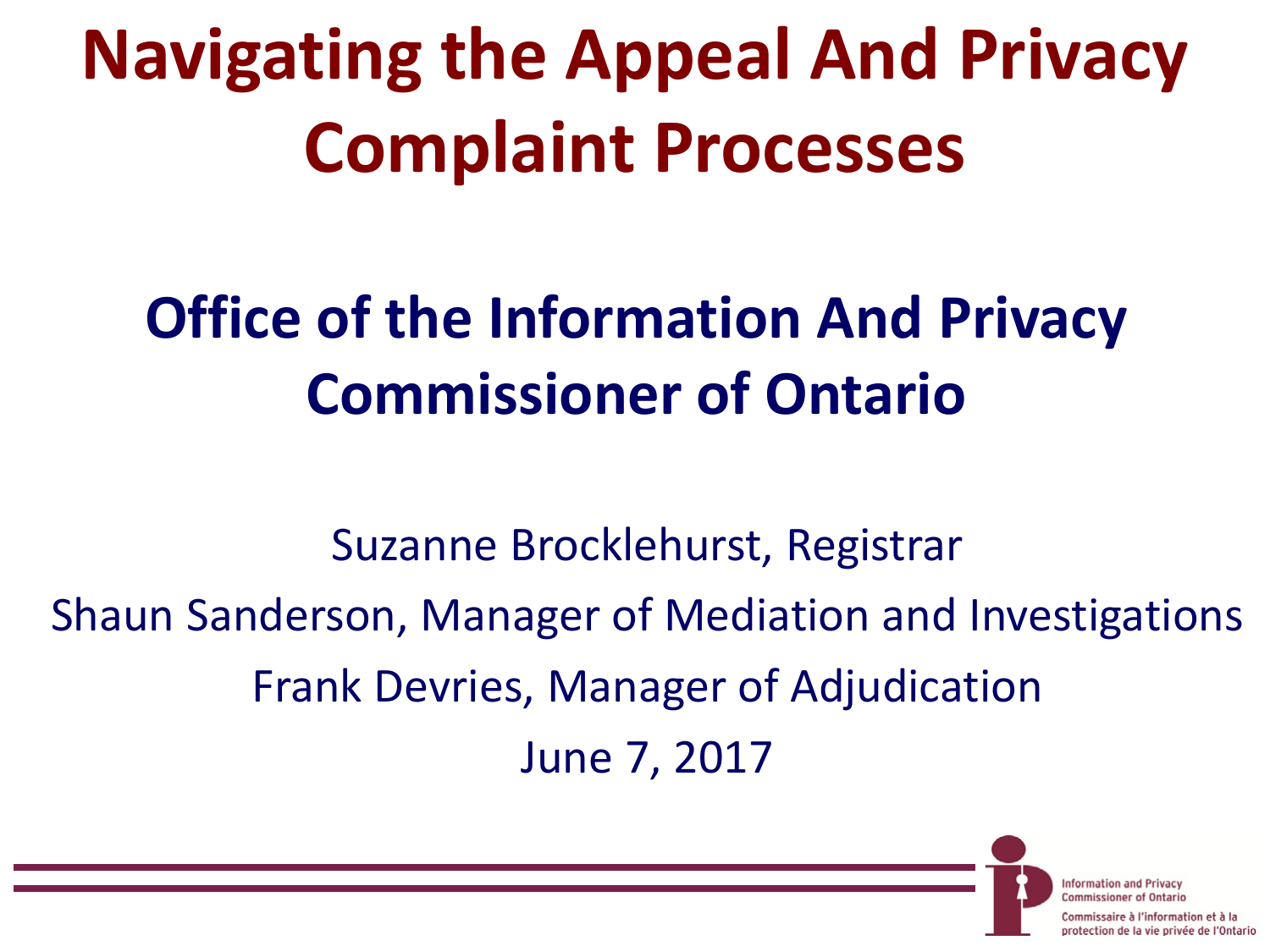# **Topics**

- Introductions
- Intake
- Investigation/Mediation
- Adjudication
- Questions

**Information and Privacy Commissioner of Ontario** 

Commissaire à l'information et à la protection de la vie privée de l'Ontario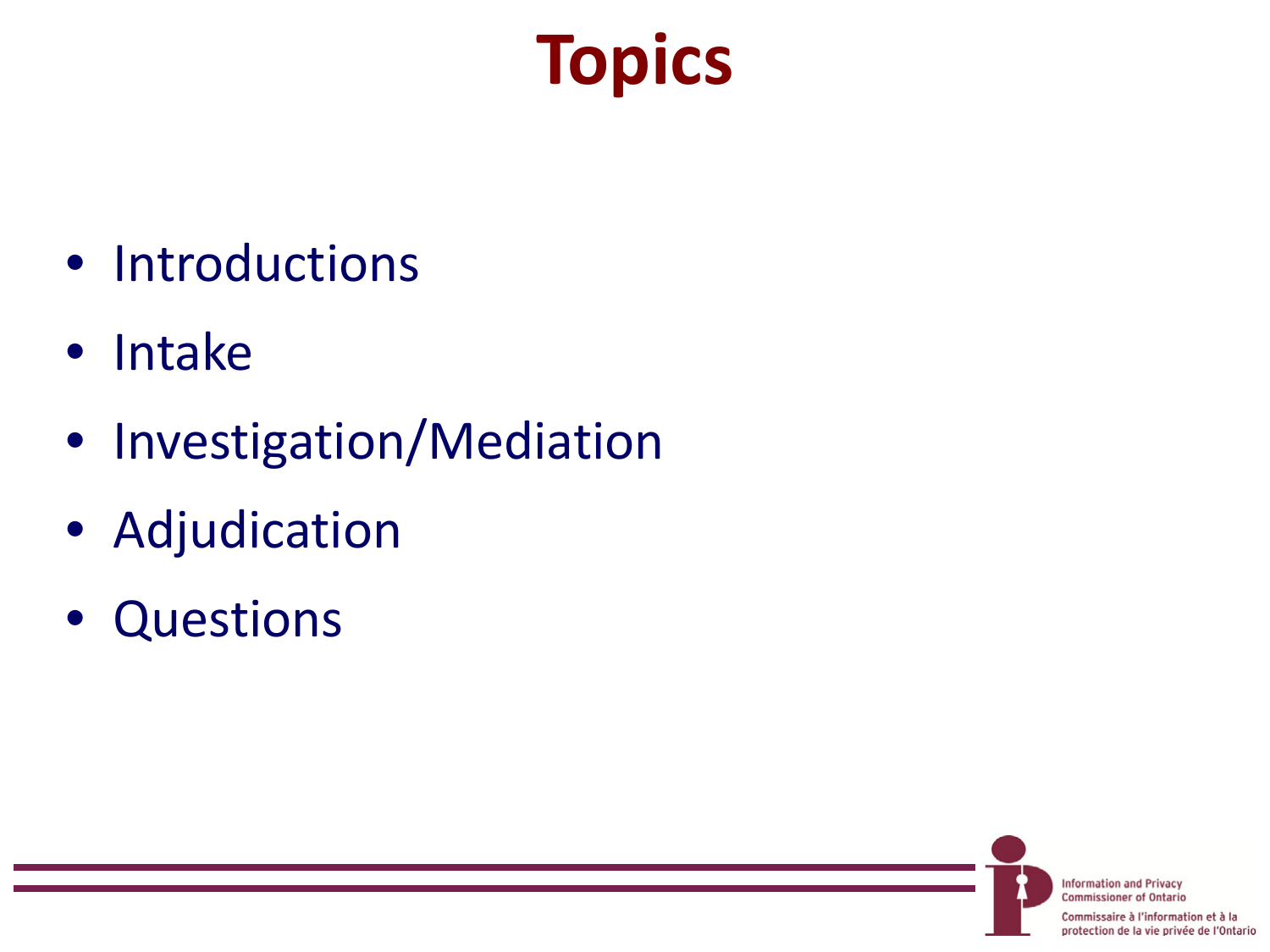#### **Intake Group**



**Information and Privacy Commissioner of Ontario** 

Commissaire à l'information et à la protection de la vie privée de l'Ontario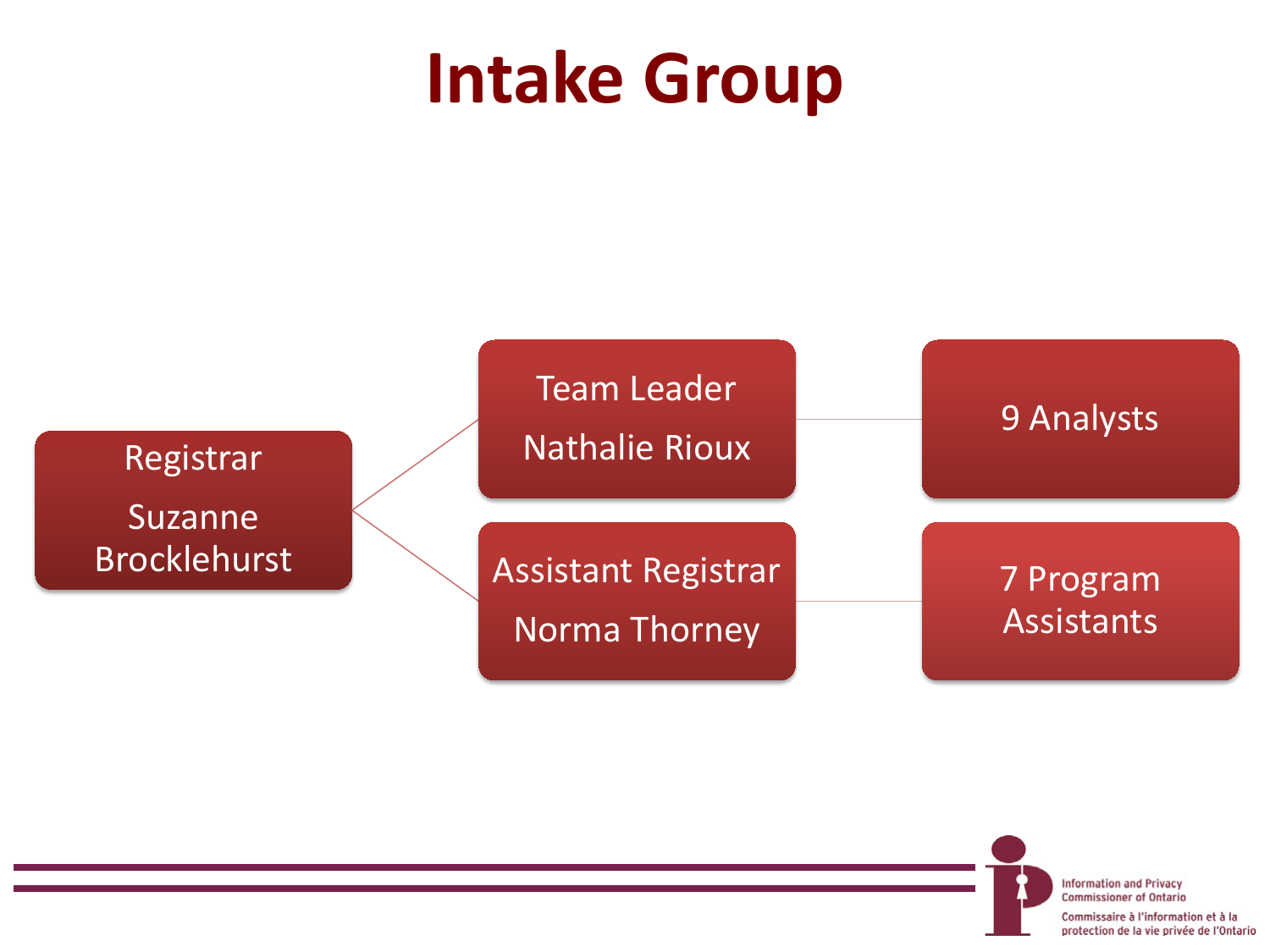## **Role of Assistant Registrar**

- Responsible for coordination and provision of support services to all Tribunal Services Department staff
- Supervises 7 Program Assistants
- Post Decision Contacts first contact

**Information and Privacy** Commissioner of Ontario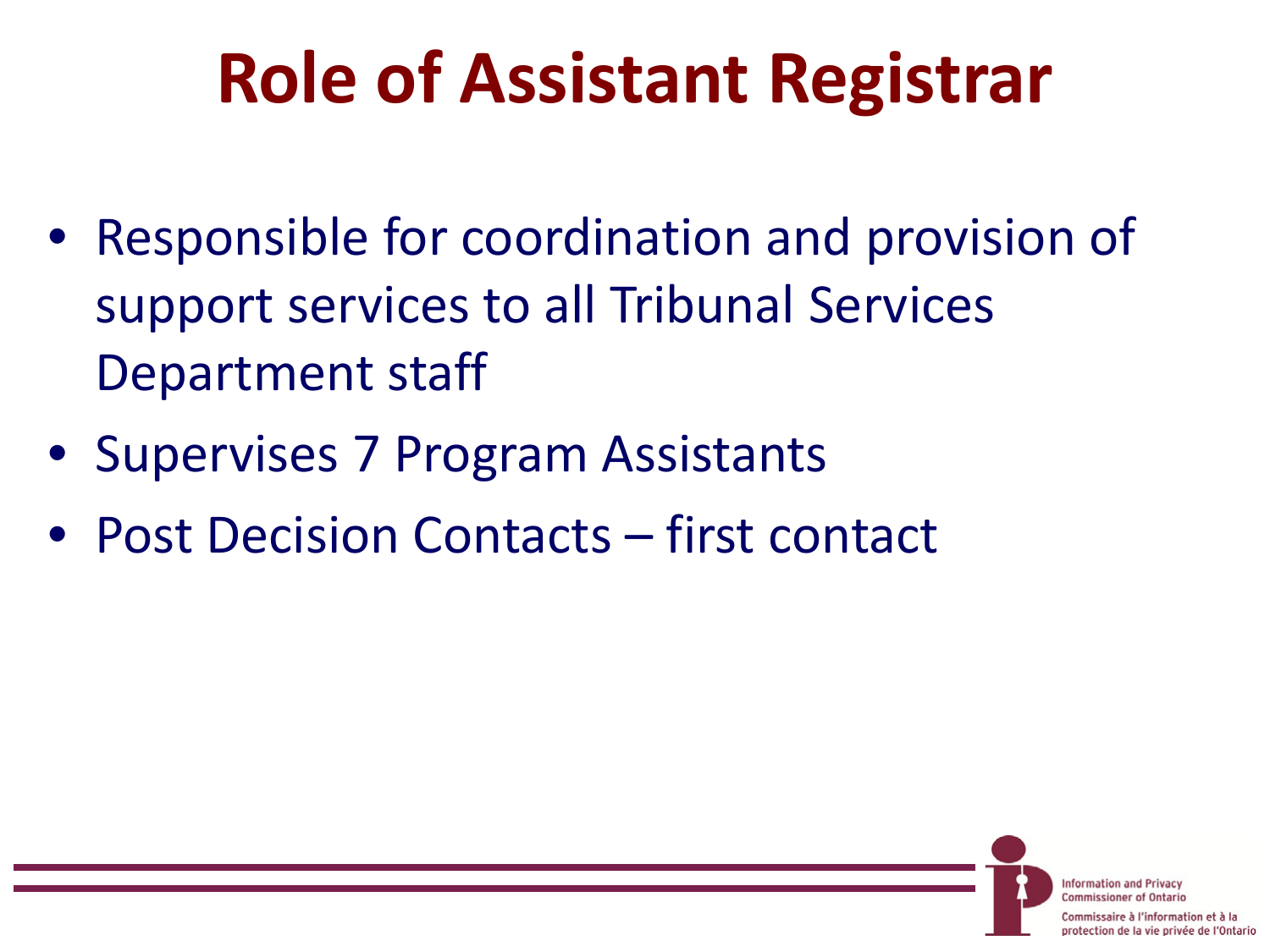# **Role of the Program Assistant**

- Opens files
- Sends "Request for Documentation" asking for the records and
	- o detailed index of the records
	- o institution's file number
	- o the request
	- o the head's decision letter
	- $\circ$  correspondence including any 3<sup>rd</sup> party notices and responses
- Advises of 3<sup>rd</sup> party appeals and obtains contact information for original requester
- Ask requester for appeal fee, documentation
- Support to Analysts, Mediators and Adjudicators

**Information and Privacy Commissioner of Ontario** 

ı l'information et à la protection de la vie privée de l'Ontario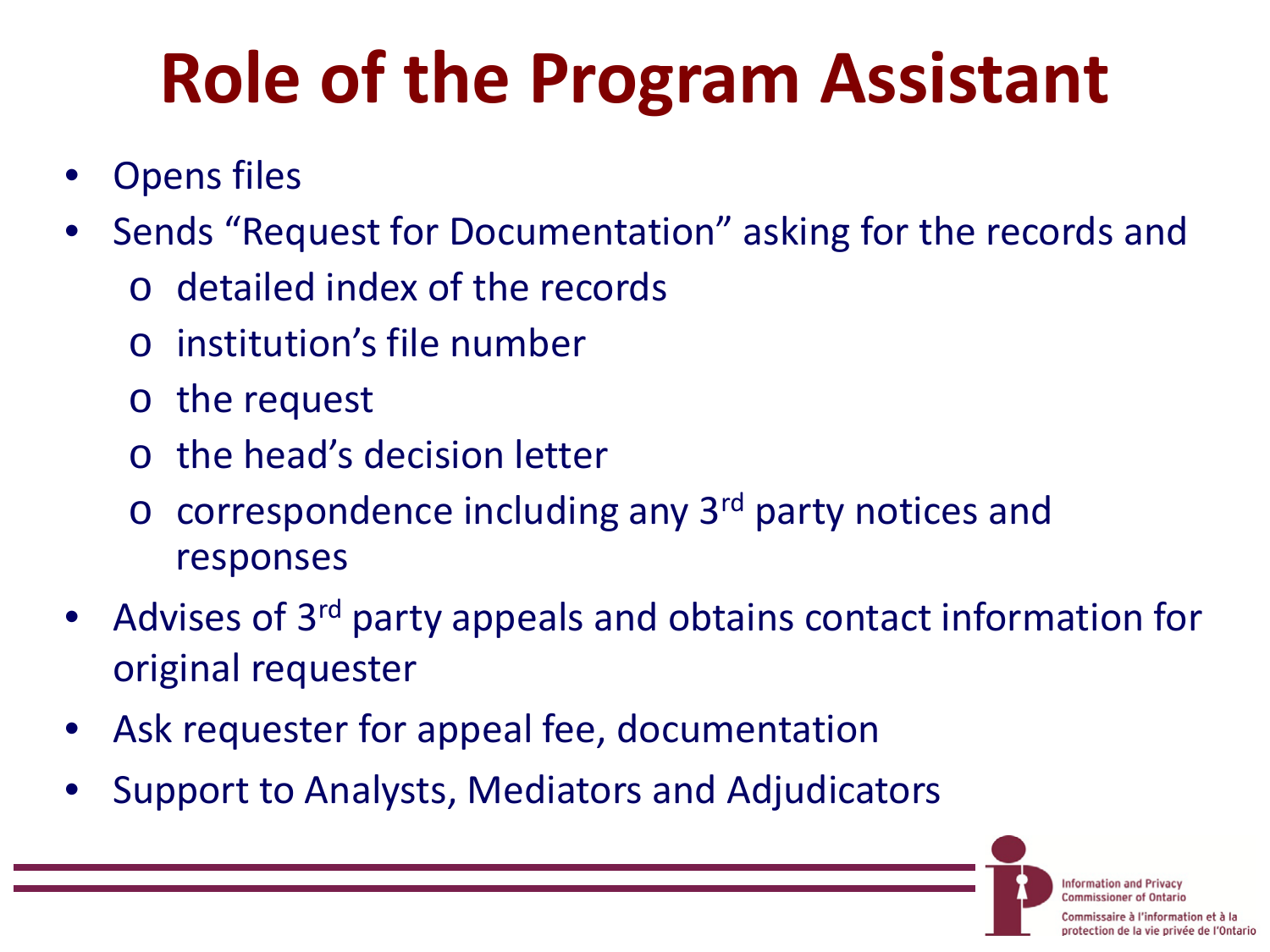# **Role of the Program Assistant**

- Intake open files, request records and appeal fees, sends notices to parties to the appeal or complaint
- Mediation Confirmation of Appeal or **Complaint**
- Adjudication support on NOIs and Orders, log representations, updates Activity Management System

**Information and Privacy** Commissionar of Ontario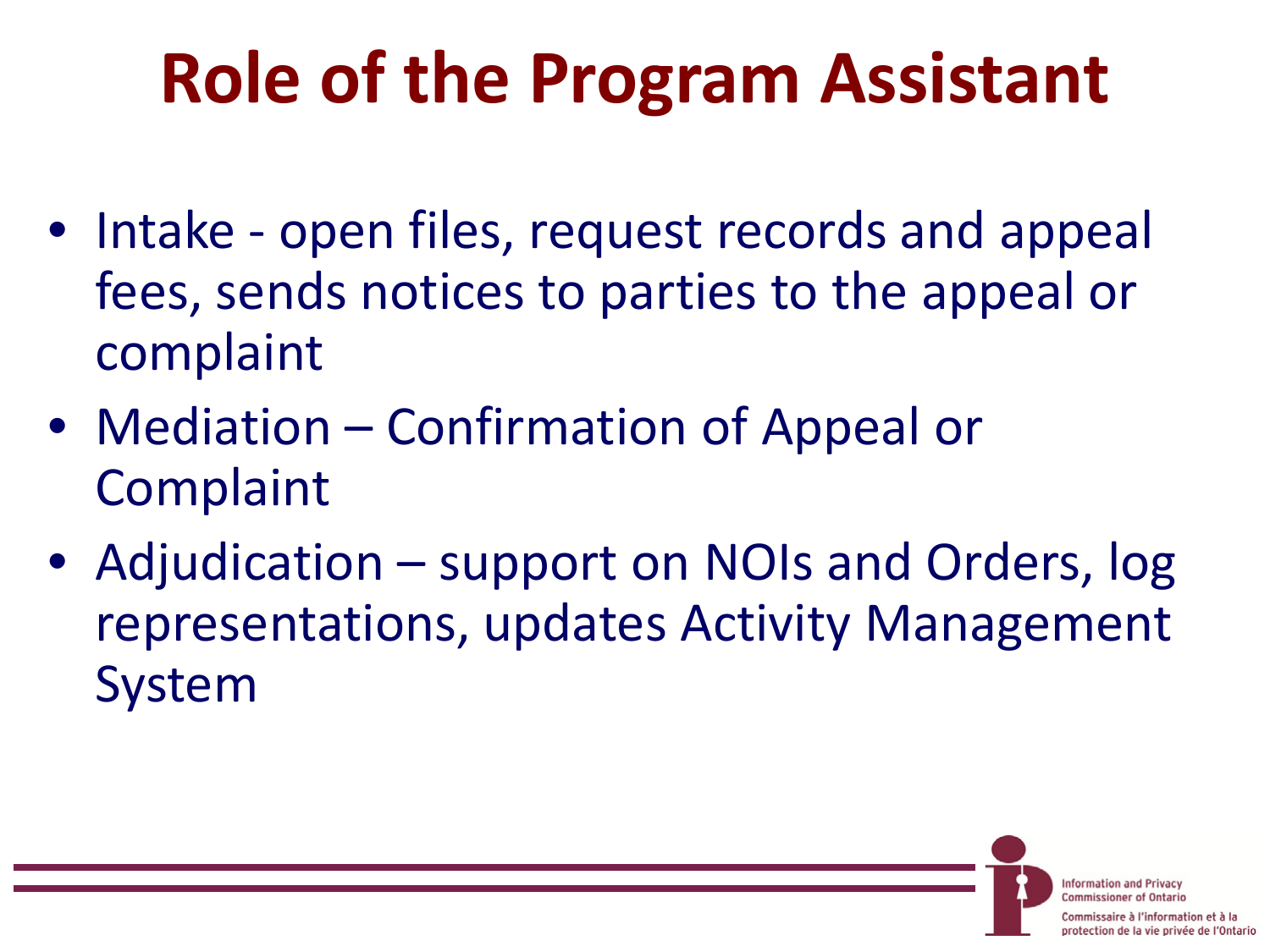# **Role of Registrar**

- Registrar oversees the intake stage of the appeal and complaint processes
- The Registrar has the authority to direct files into different dispute resolution and adjudicative streams
- Appeals :
	- Intake, Mediation and Adjudication streams
- Privacy Complaints:

– Intake and Investigation streams

**Information and Privacy** Commissionar of Ontario

l'information et à la ection de la vie privée de l'Ontario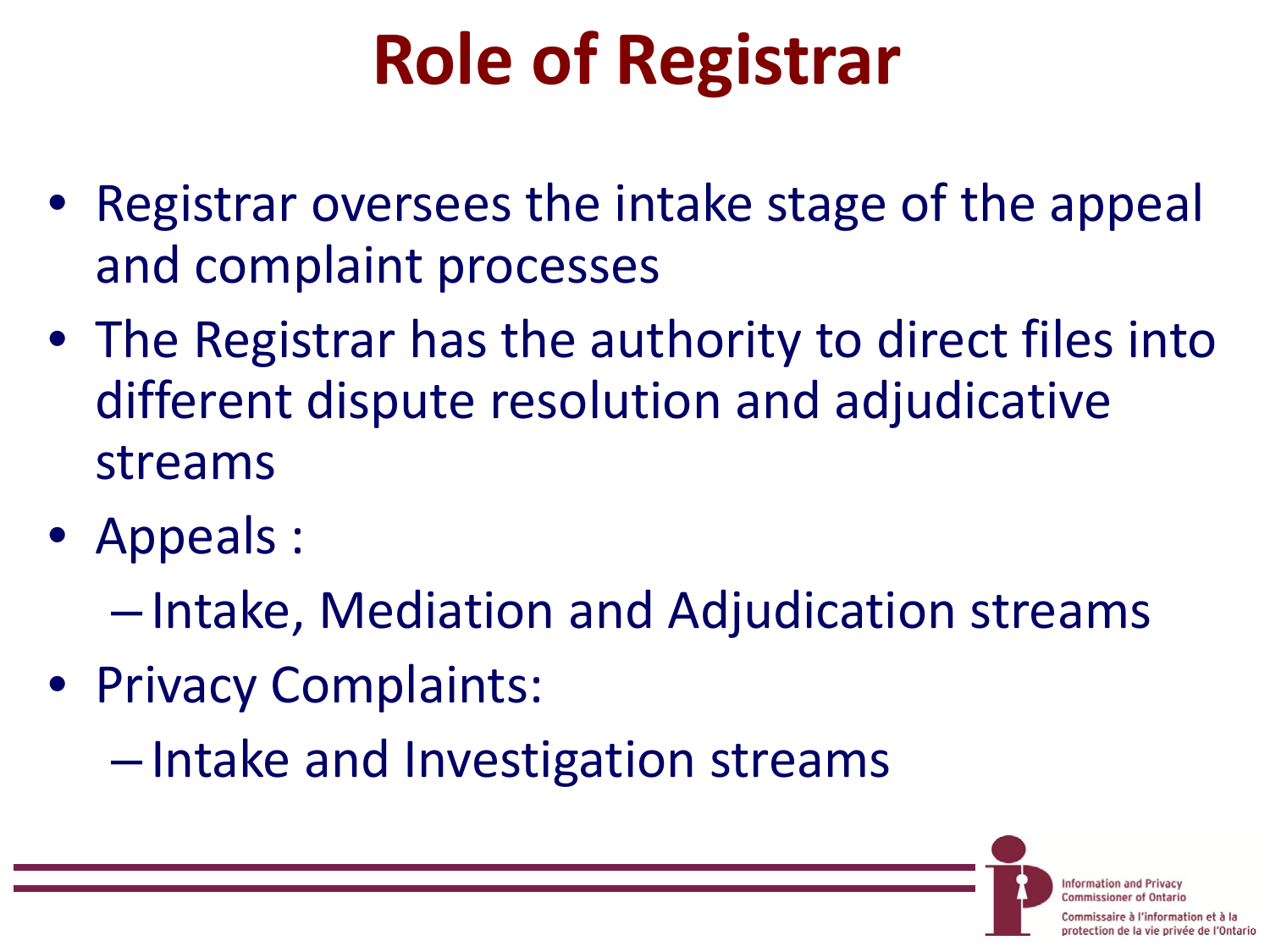# **Role of Team Leader**

- Assists the Registrar in managing a team of analysts who respond to public contacts and screen out appeals and privacy complaints and issue certain types of orders
- Has statutory responsibilities, delegated from the Commissioner, to screen out appeals and complaints and issue orders, and authority to stream appeals and complaints

**Information and Privacy** 

<sup>&#</sup>x27;information et à la tion de la vie privée de l'Ontario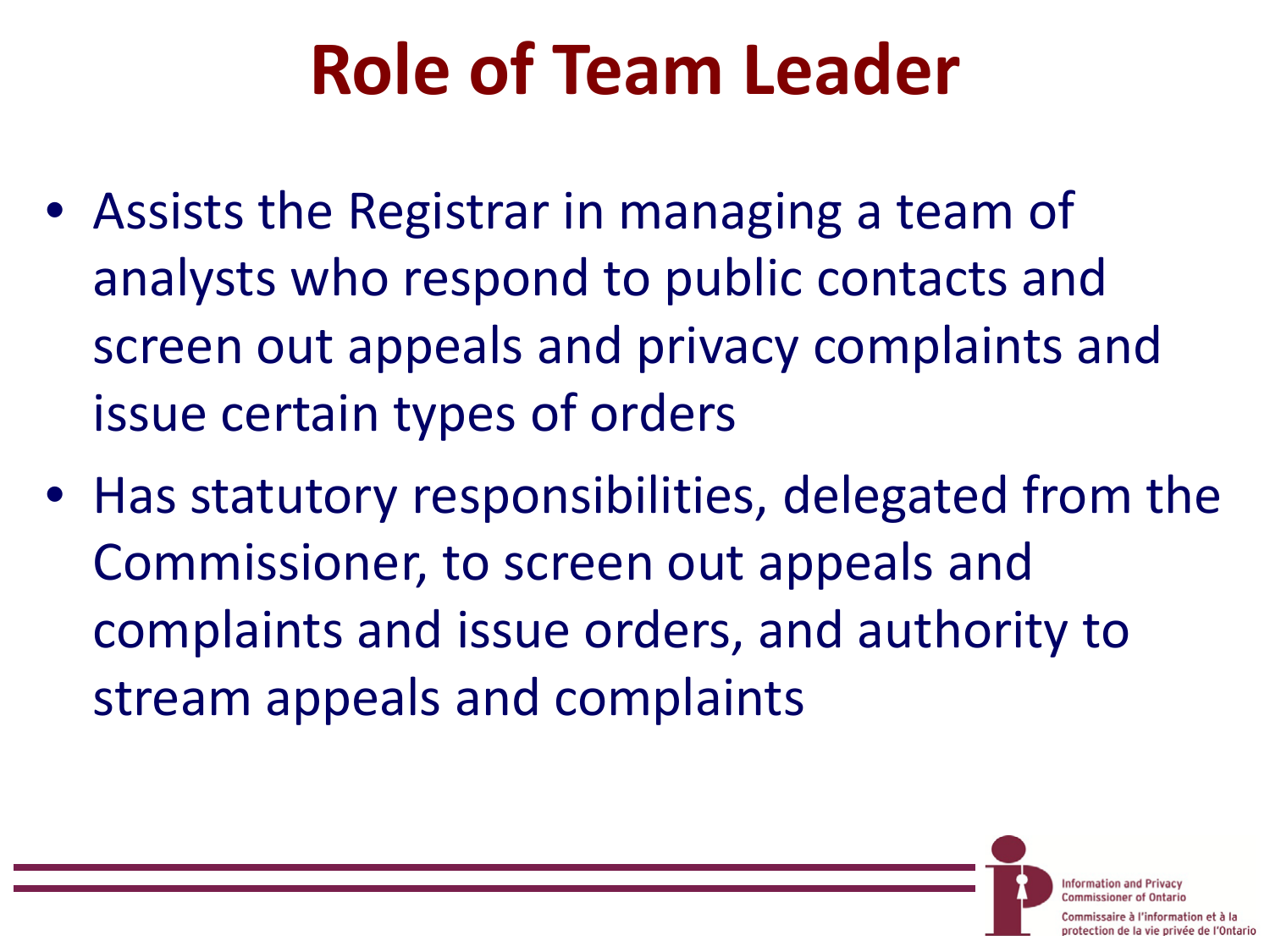# **Role of Analyst**

- Public Contacts mail, phone and in-person
- Screen out appeals and privacy complaints
- Issue Order in Deemed Refusal and Failure to Disclose appeals
- Appeals clarify, interim notice, screen out, resolve
- Privacy clarify privacy issues, contact institution, consent, Intake Resolution Stream, Screen out
- Prepare memo for Registrar to move file to the investigation stream
- Analyst generally don't narrow or mediate appeals, except in Deemed Refusal and Failure to Disclose appeals

**Information and Privacy** Commissionar of Ontario

à l'information et à la protection de la vie privée de l'Ontario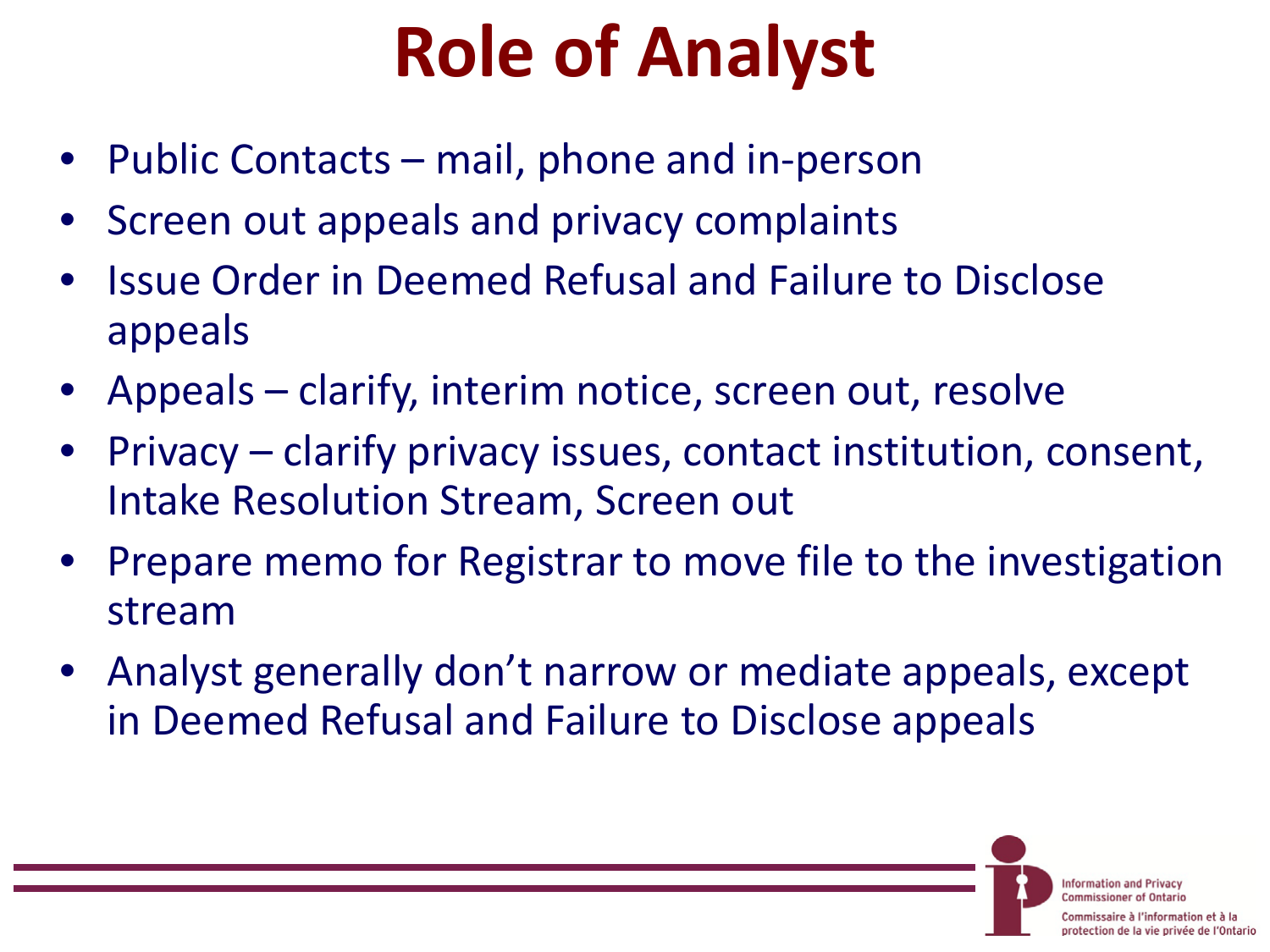### **Intake - Screening**

- Registrar, Team Leader and Analysts have delegated authority to screen out files where:
- (a) The matter, on its face, is not within the IPC's jurisdiction (e.g. records from Royal Bank); or
- (b) The matter falls within the IPC's jurisdiction, but the matter, on its face, is one that the IPC believes should not proceed through the appeal process (e.g. employmentrelated, prosecution, decided before, out of time).

Information and

<sup>&#</sup>x27;information et à la ection de la vie privée de l'Ontario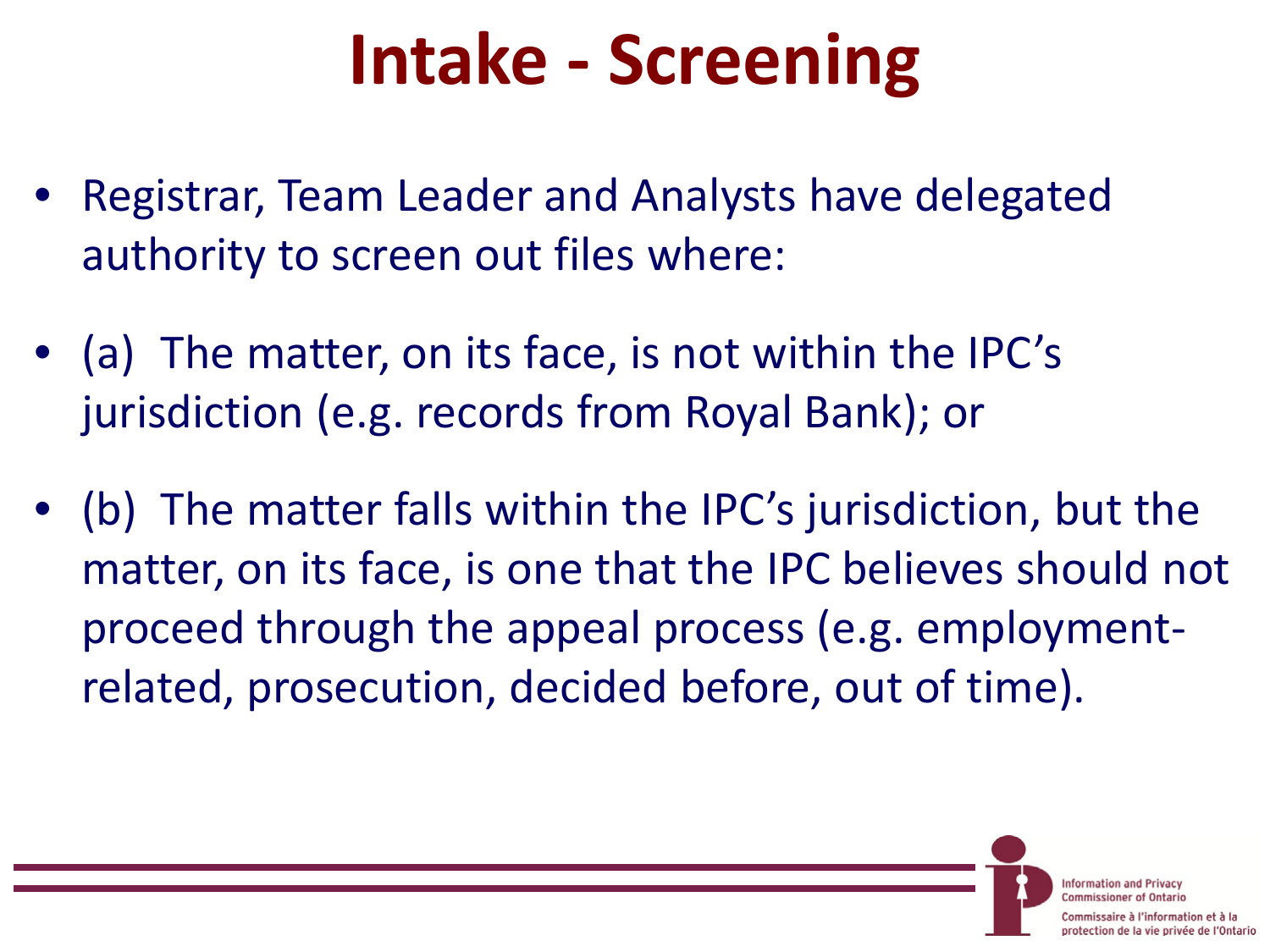# **Intake – Case Example 1**

- Deemed Refusal
- Request submitted to institution
- Appeal filed as no written decision received by appellant
- Notice of Inquiry sent to FOIC 2 weeks to issue decision if not already sent
- Order issued for final decision if no decision by FOIC – no additional time extension allowed

Information and Pr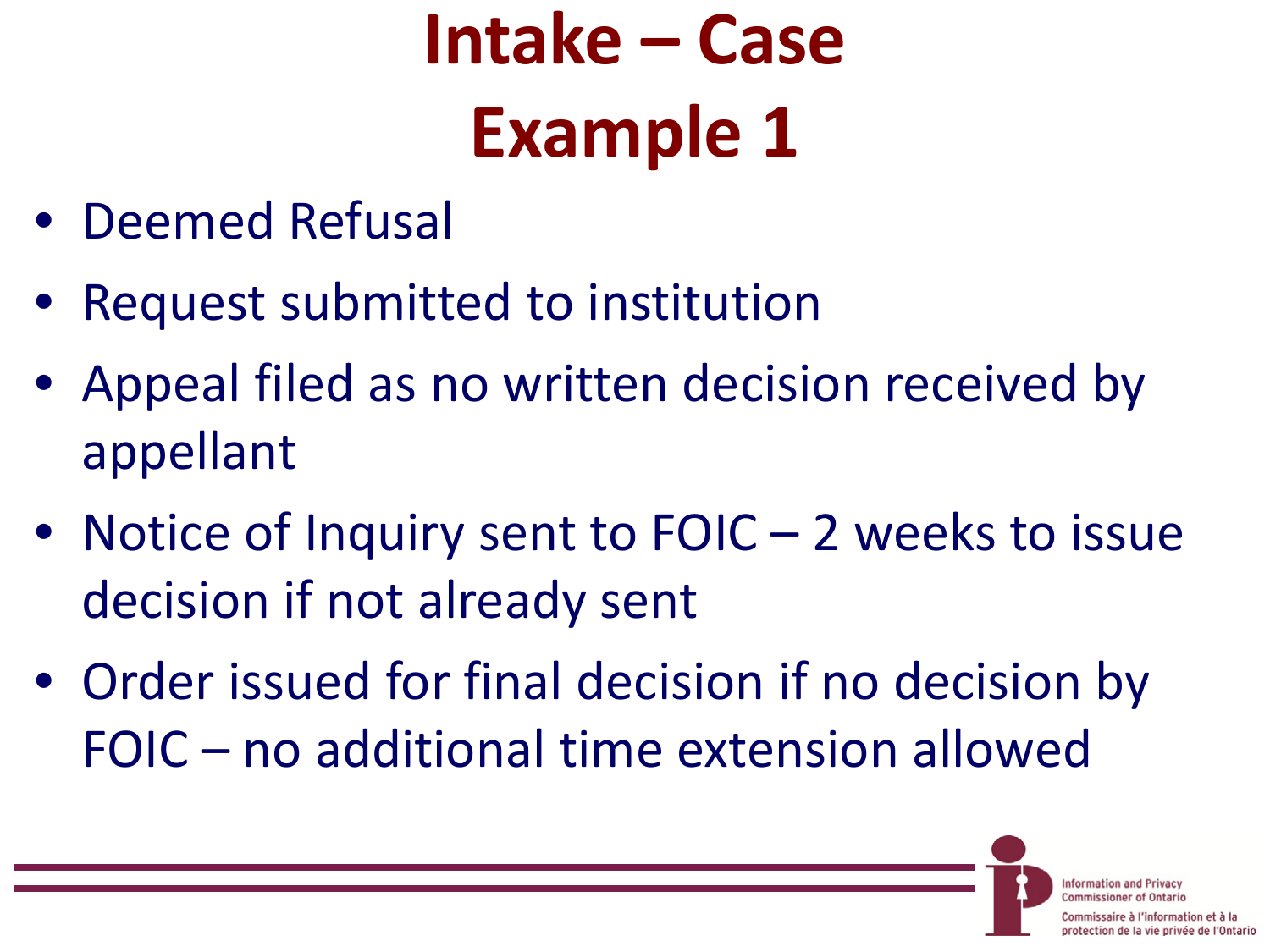#### **Intake – Case Example 2**

- Reasonable Basis
- Decision issued by institution is that no records exist
- Analyst will speak to FOIC and the appellant to determine if there is a reasonable basis to believe that records exist
- Analyst will provide preliminary view that no reasonable basis has been provided and allow appellant to make written submissions
- Analyst will screen out (close) appeal if not satisfied that there is a reasonable basis
- The appeal will move to the mediation stage if it is determined that there is a reasonable basis

Information and

protection de la vie privée de l'Ontario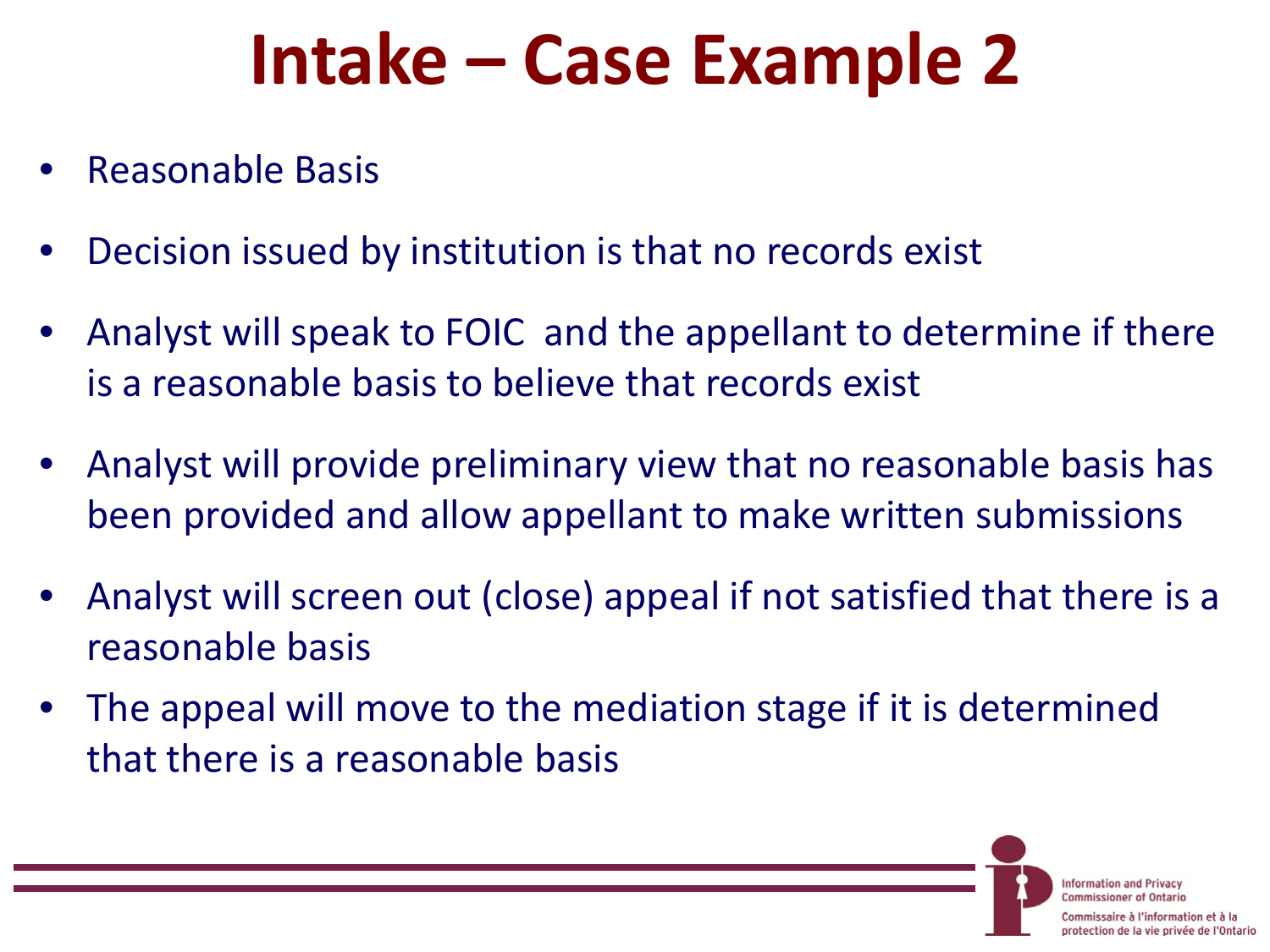#### **1,329 Appeals Closed in 2015**



Commissaire à l'information et à la protection de la vie privée de l'Ontario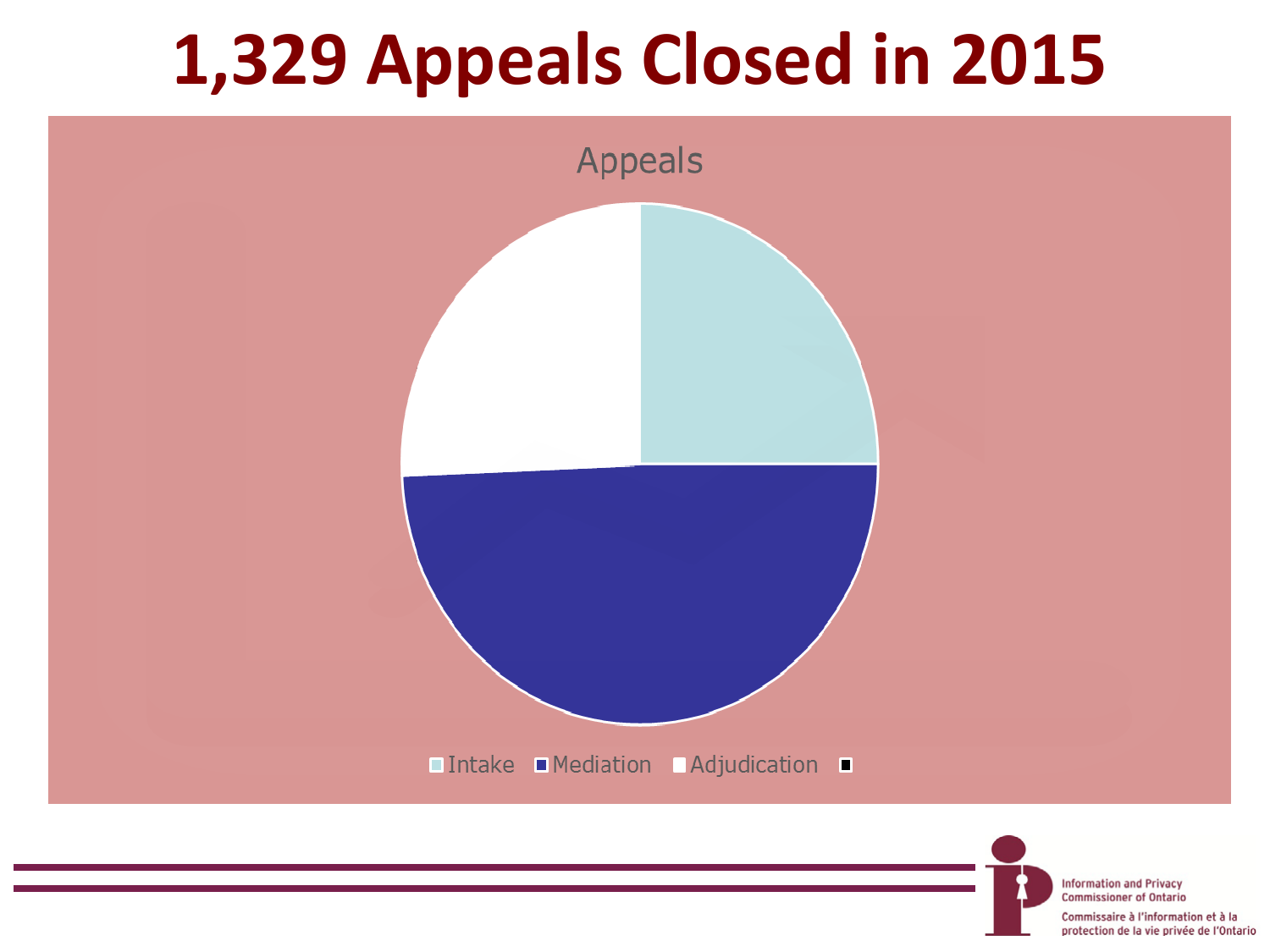#### **332 Appeals Closed at Intake in 2015**

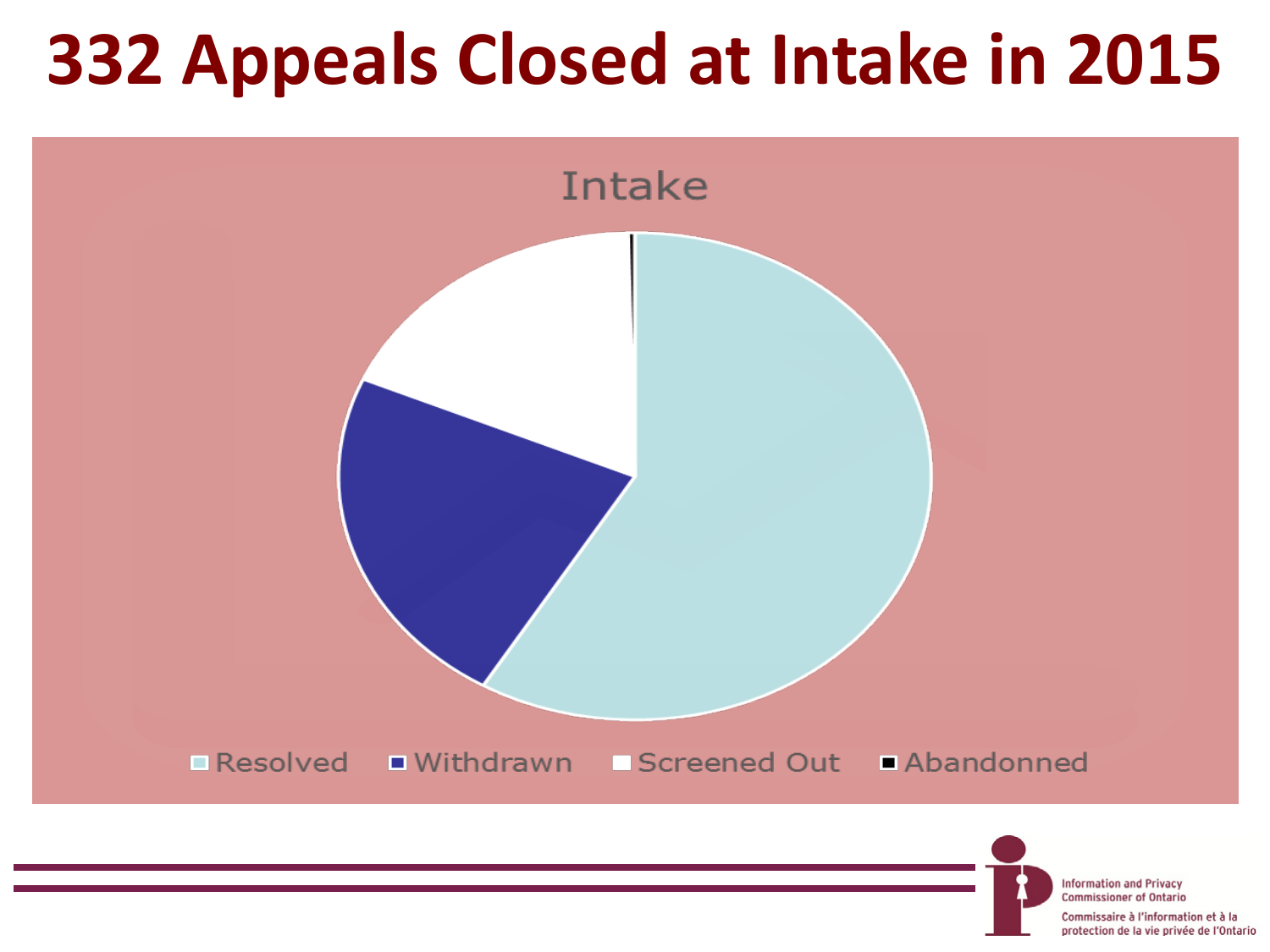# **PRIVACY COMPLAINTS** *MFIPPA/FIPPA*

**Information and Privacy Commissioner of Ontario** 

Commissaire à l'information et à la protection de la vie privée de l'Ontario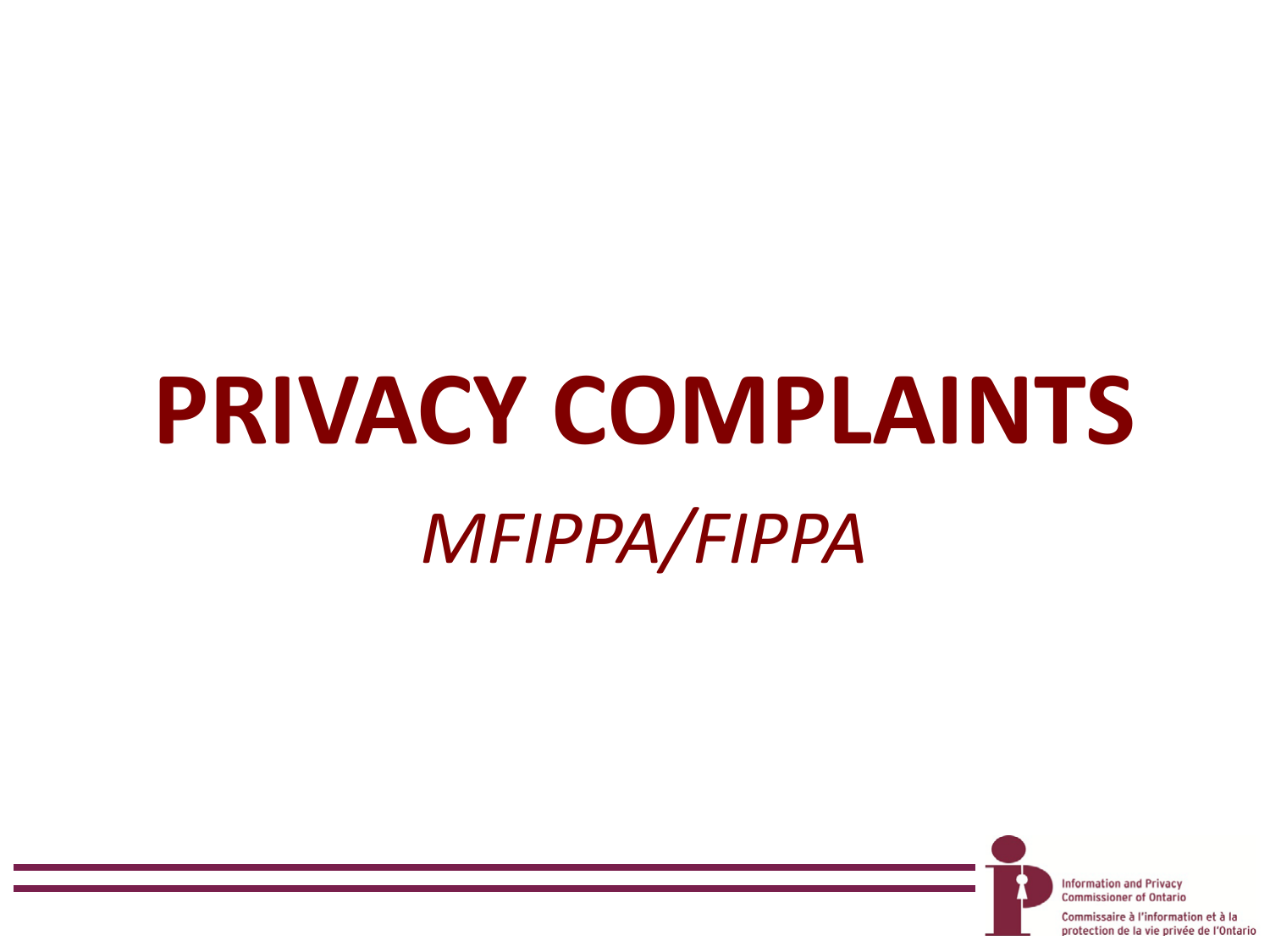# **Privacy Complaints** *MFIPPA/FIPPA*

• Ontario's *[Freedom of Information and Protection of](http://www.e-laws.gov.on.ca/DBLaws/Statutes/English/90f31_e.htm)  Privacy Act* and the *[Municipal Freedom of Information](http://www.e-laws.gov.on.ca/DBLaws/Statutes/English/90m56_e.htm)  and Protection of Privacy Act* (the *Acts*) help to protect personal information held by provincial and local government organizations. It is the responsibility of the Office of the Information and Privacy Commissioner (IPC) to ensure that government organizations abide by the Acts.

> **Information and Privacy Commissioner of Ontario**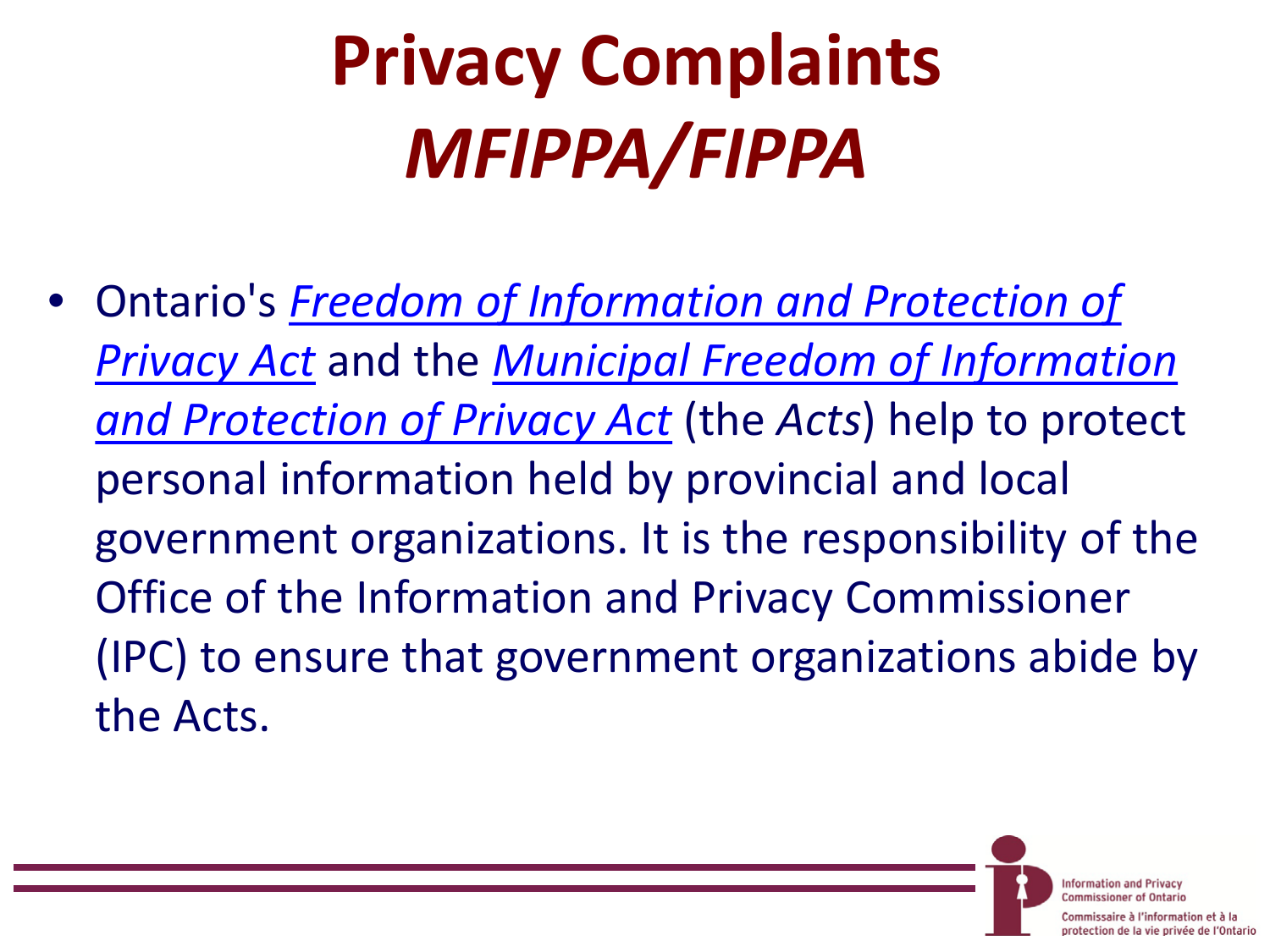# **Privacy Breaches**

- Privacy breach occurs when personal information is collected, used or disclosed in ways not consistent with the *Acts*
- Among most common breaches is unauthorized disclosure of personal information such as:
	- o sending communications to wrong recipient due to human error
	- o improper record destruction procedure

7

- o loss or theft of unsecured assets, such as laptops, digital cameras, portable storage devices (USB sticks)
- IPC may investigate privacy complaints, report publicly on them o may order government to cease and destroy a collection of personal information
	- o may make recommendations to safeguard privacy

**Information and Privacy Commissioner of Ontario** 

aire à l'information et à la protection de la vie privée de l'Ontario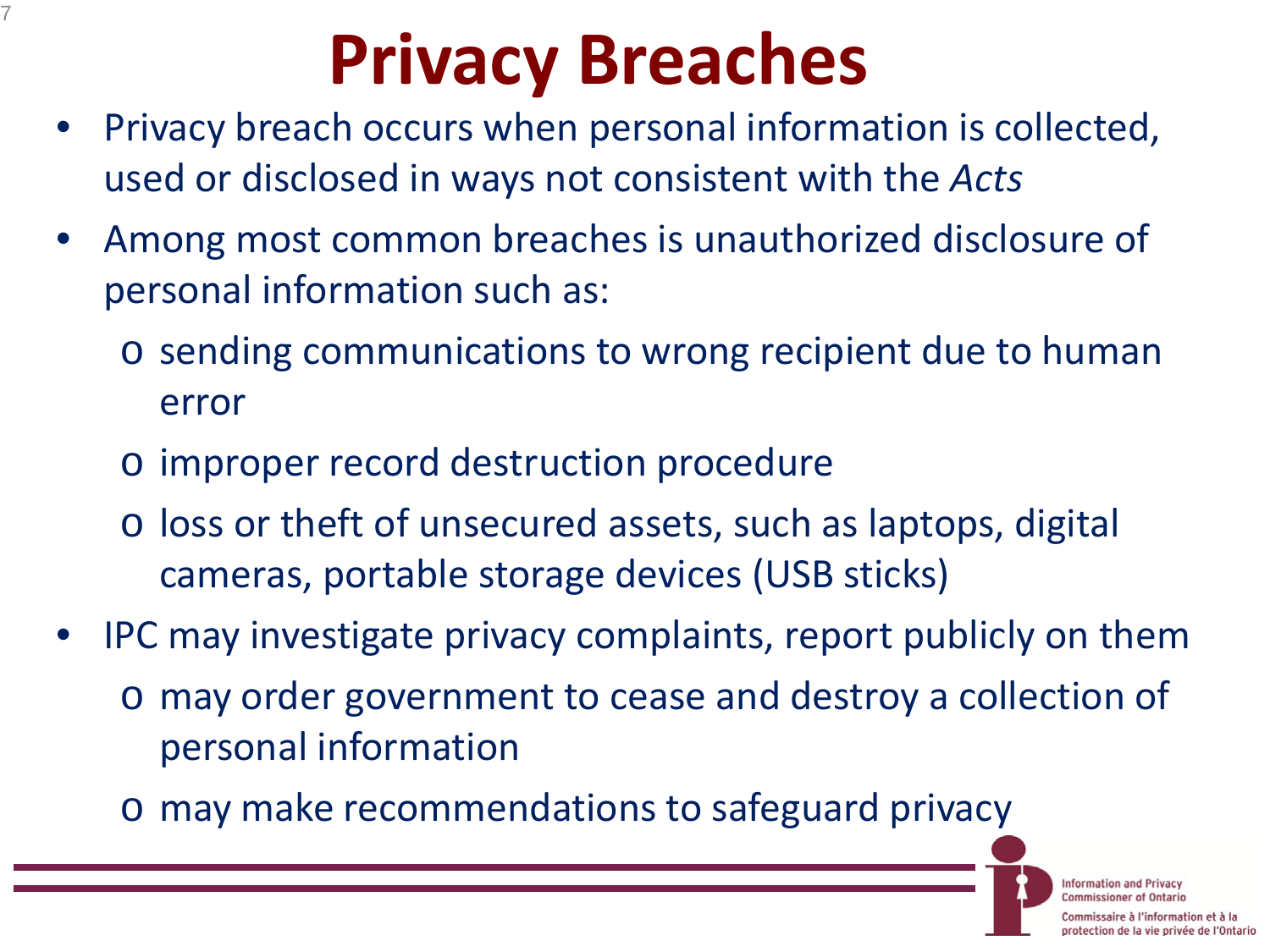# **Privacy Complaints**

#### **Intake**

The Registrar and a team of Analysts are responsible for the following Intake functions:

#### **"Screen Out"**

• The Commissioner has delegated authority to the Registrar and Analysts to "screen out" files where the IPC has no jurisdiction or where it has determined that the type of file should not proceed through the privacy complaint process. Privacy complaints may therefore be dismissed at the Intake stage.

#### **Intake Resolution**

• The Registrar will stream a privacy complaint to the Intake Resolution Stream if it appears that a quick informal resolution can be achieved without having to go through a formal investigation.

> **Information and Privacy Commissioner of Ontario**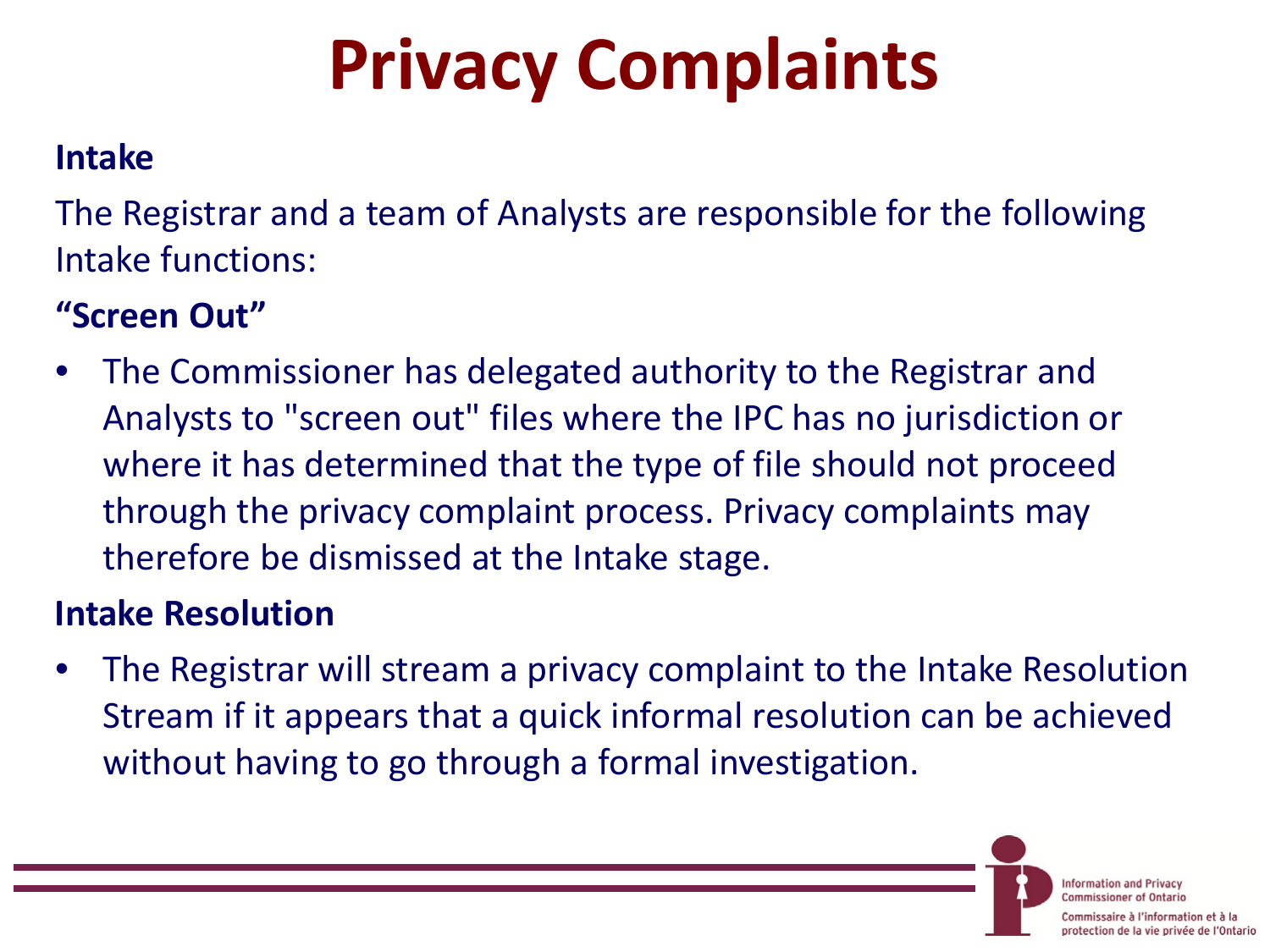# **Privacy Complaint Stats M/FIPPA**

- Complaints opened in 2015 276
- Complaints closed in 2015 271
- Resolved 216 79.7%
- Screened Out 36 13.3%
- Withdrawn  $-12 4.4\%$
- Abandoned  $-4-1.5%$
- $Report 3 1.1%$

**Information and Privacy Commissioner of Ontario** 

saire à l'information et à la protection de la vie privée de l'Ontario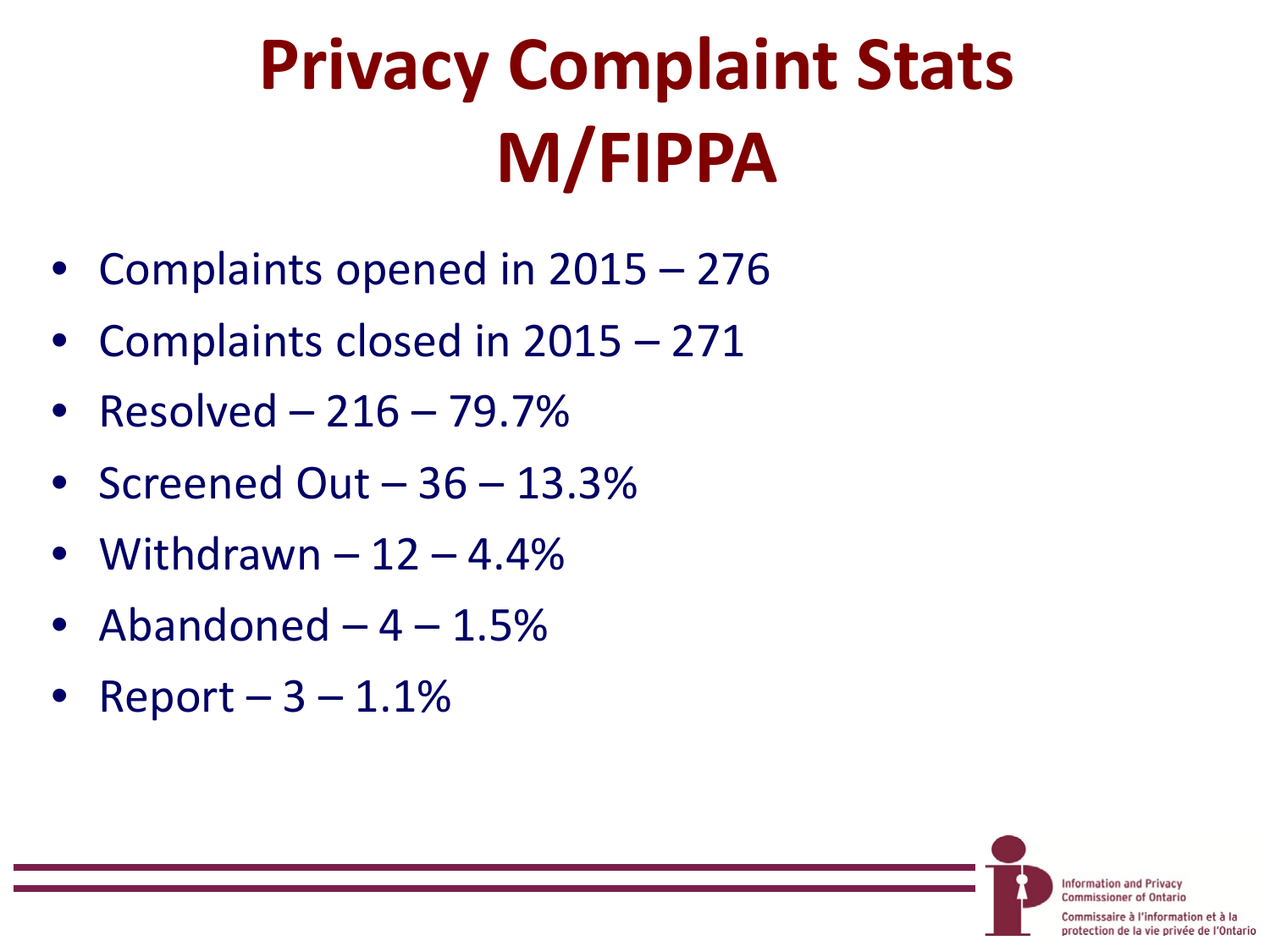# **Privacy Complaints Investigation Stream**

- The Registrar will stream all other privacy complaint files to the Investigation Stream.
- An Investigator will be assigned to:
- Clarify the complaint;
- Contact the parties, gather information, attempt settlement
- Make findings and issue a Privacy Complaint Report with Orders and/or Recommendations
- Default is a public Report

**Information and Privacy** Commissionar of Ontario

l'information et à la protection de la vie privée de l'Ontario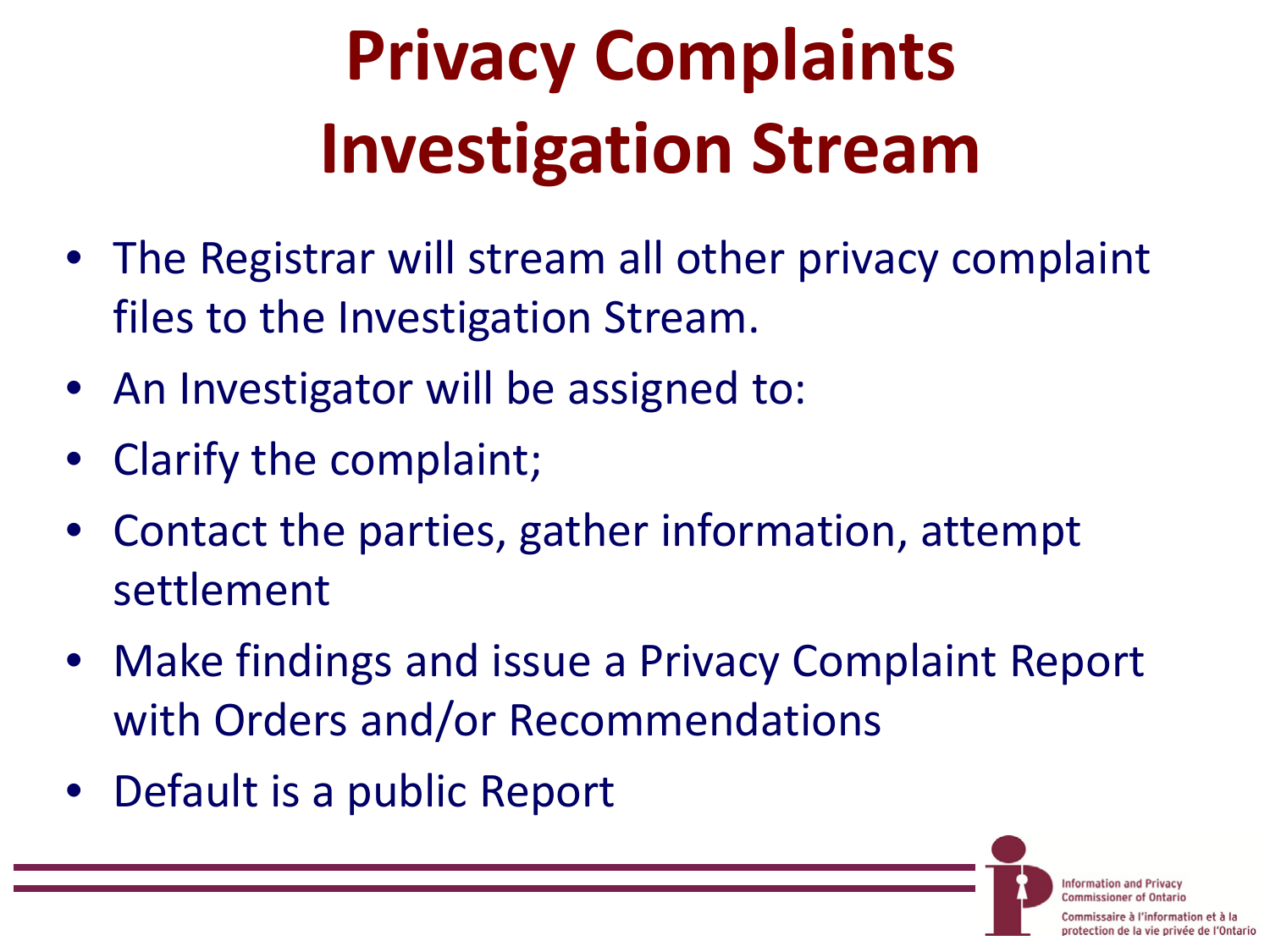#### **Appeals Received Per Year**



64.3% of all appeals received in 2015 were resolved at the \*Intake stage (25%) or through Mediation (49.3%)

> **Information and Privacy Commissioner of Ontario**

Commissaire à l'information et à la protection de la vie privée de l'Ontario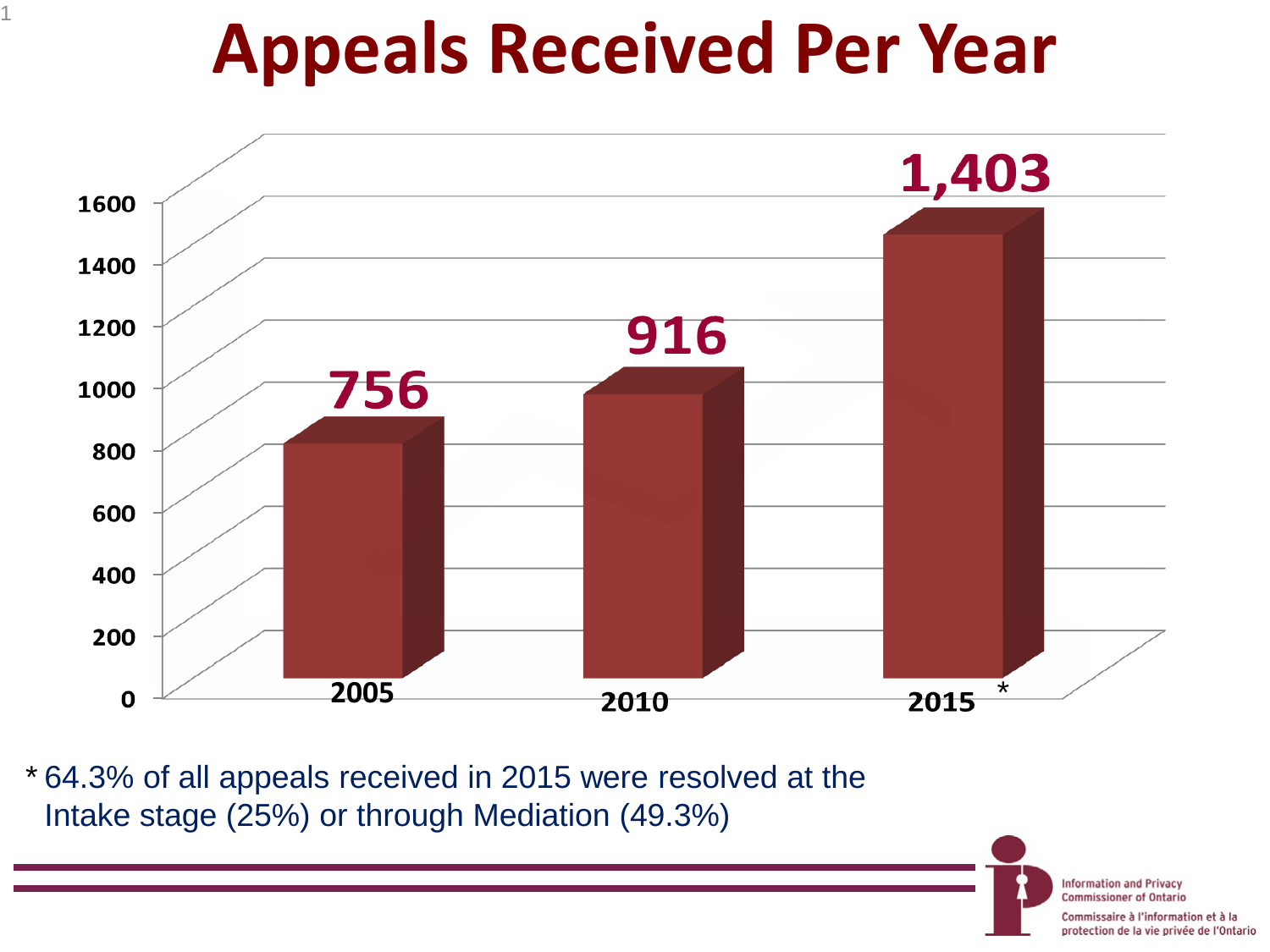#### **Mediation Team**



**Information and Privacy Commissioner of Ontario** 

Commissaire à l'information et à la protection de la vie privée de l'Ontario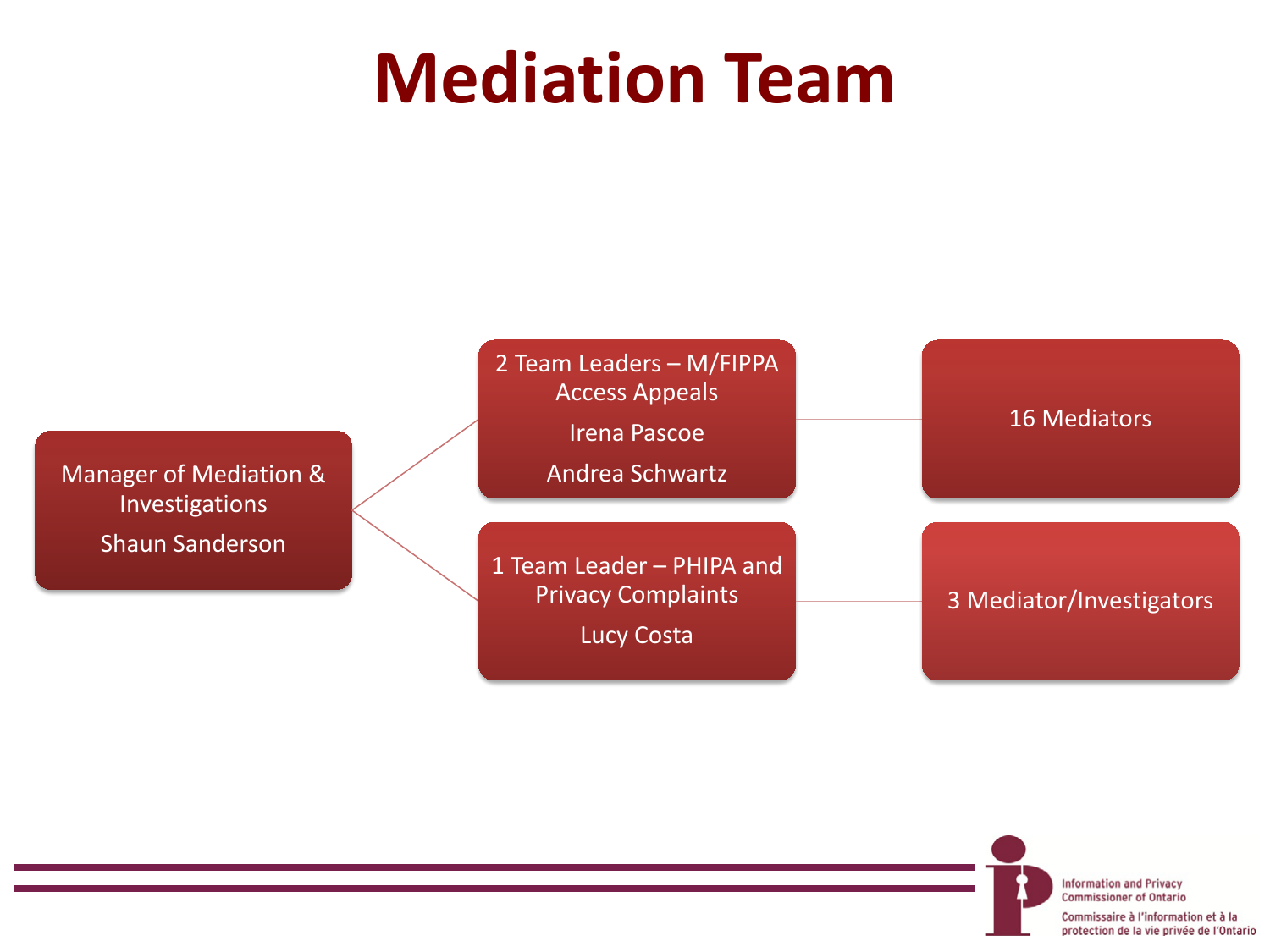#### **Mediation Streams**

An appeal that moves to the Mediation stage is assigned to one of the following streams:

> **Information and Privacy Commissioner of Ontario**

ire à l'information et à la protection de la vie privée de l'Ontario

- Regular Appeal;
- Time Extension Appeal; or
- Reasonable Search Appeal.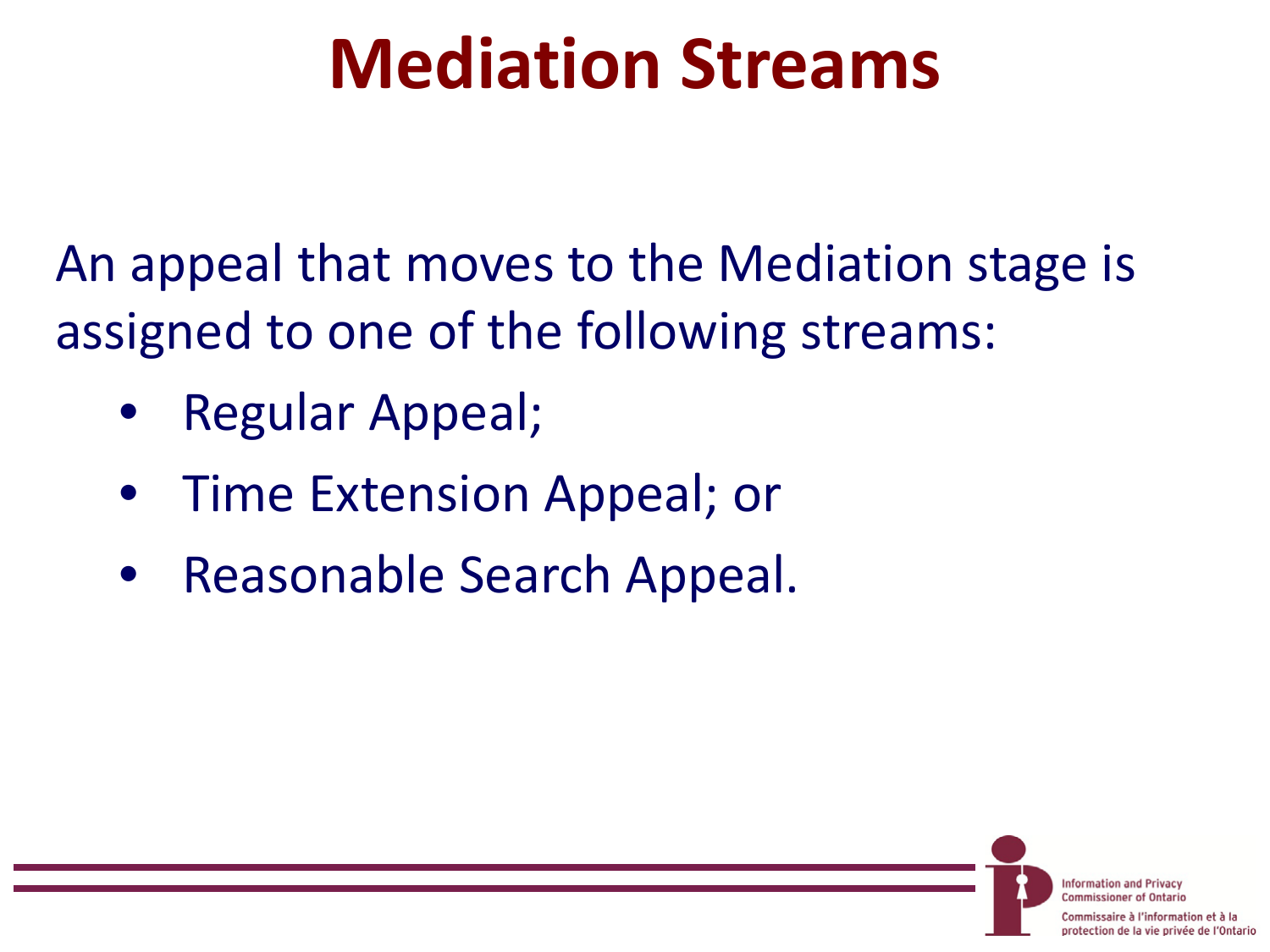### **Mediation - Regular**

- The vast majority of appeals are processed in the Regular stream;
- The Mediator contacts the parties, explains the appeal process and the role of the Mediator, investigates the circumstance of the appeal and attempts to:
	- Settle all issues in the appeal; or
	- If not settled, narrow and clarify the issues that proceed to Adjudication.

Information and P

ection de la vie privée de l'Ontario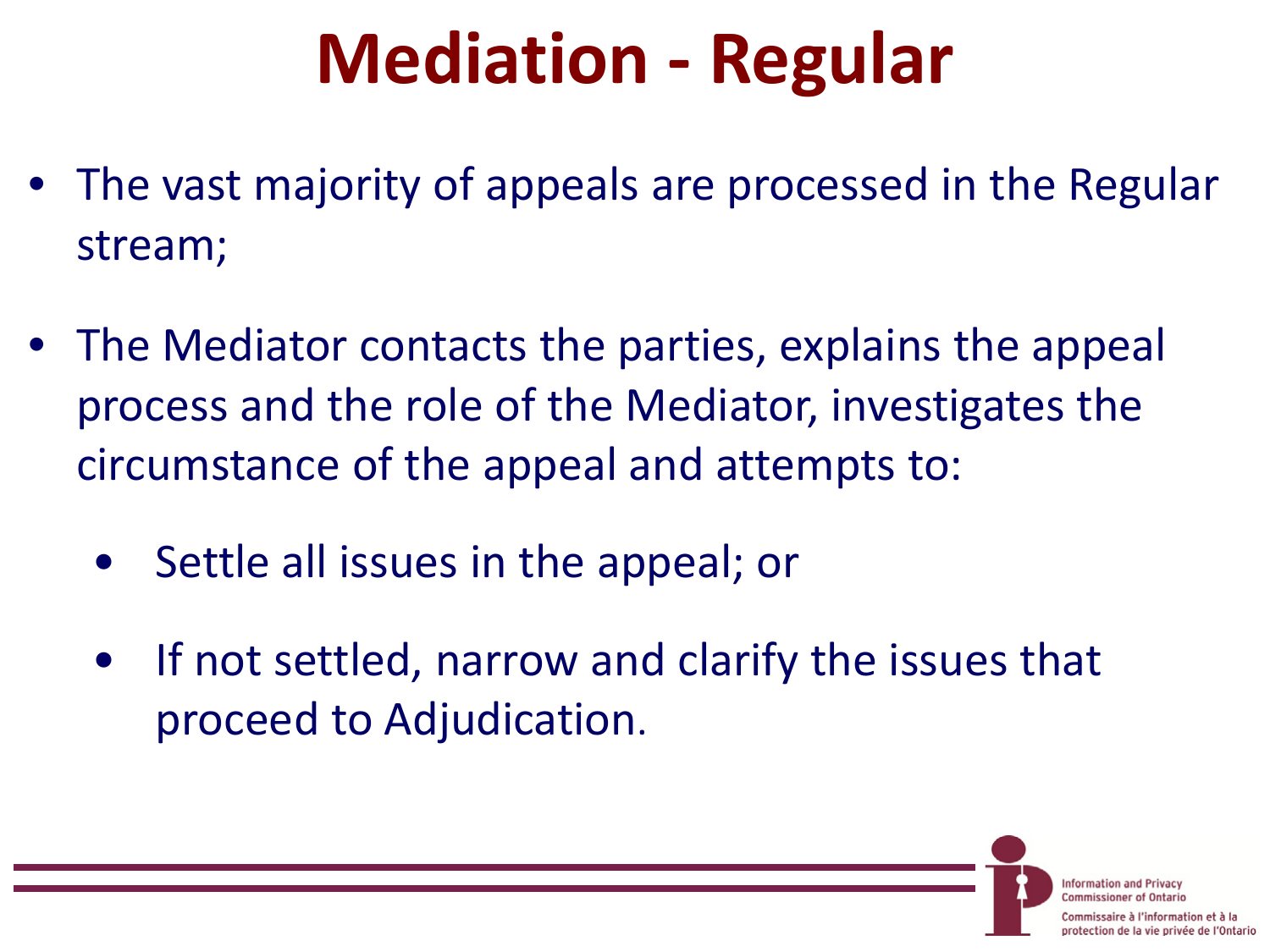#### **Mediation – Time Extension**

- An appeal where the sole issue is a *time extension;*
- The Mediator also acts as an Adjudicator;
- If unresolved in a very short time period, the Mediator has the authority to conduct an inquiry and issue an Order;
- The inquiry is conducted in writing.

Information and

ion de la vie privée de l'Ontario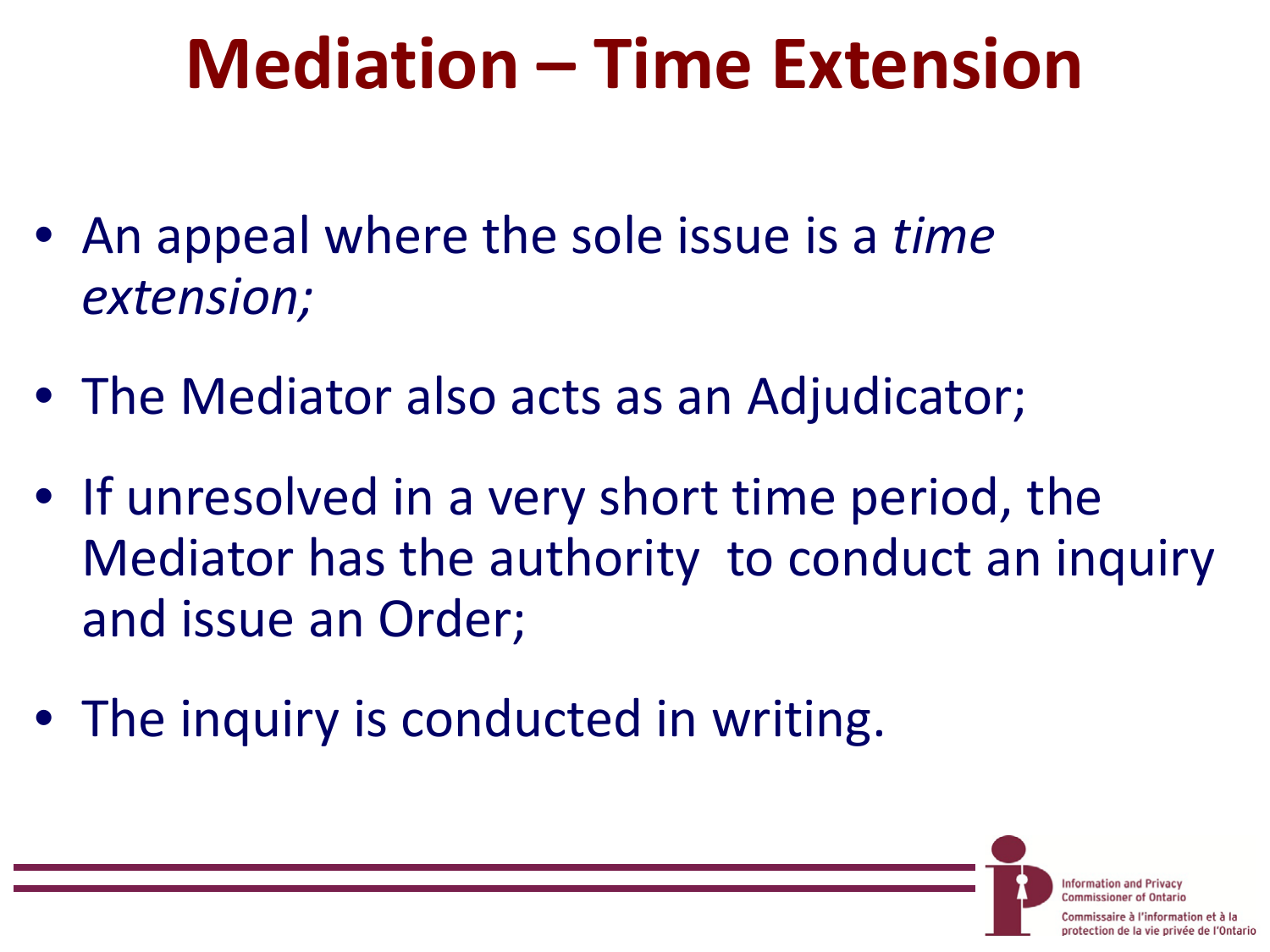#### **Mediation – Reasonable Search**

- Appeals where the sole issue is whether the institution has conducted a reasonable search for records responsive to the request;
- One Mediator attempts to settle appeal;
- Another Mediator is designated as an Acting-Adjudicator, who can conduct an oral inquiry and issue an Order, if not settled;
- Oral inquiry is conducted in person or by teleconference.

Information and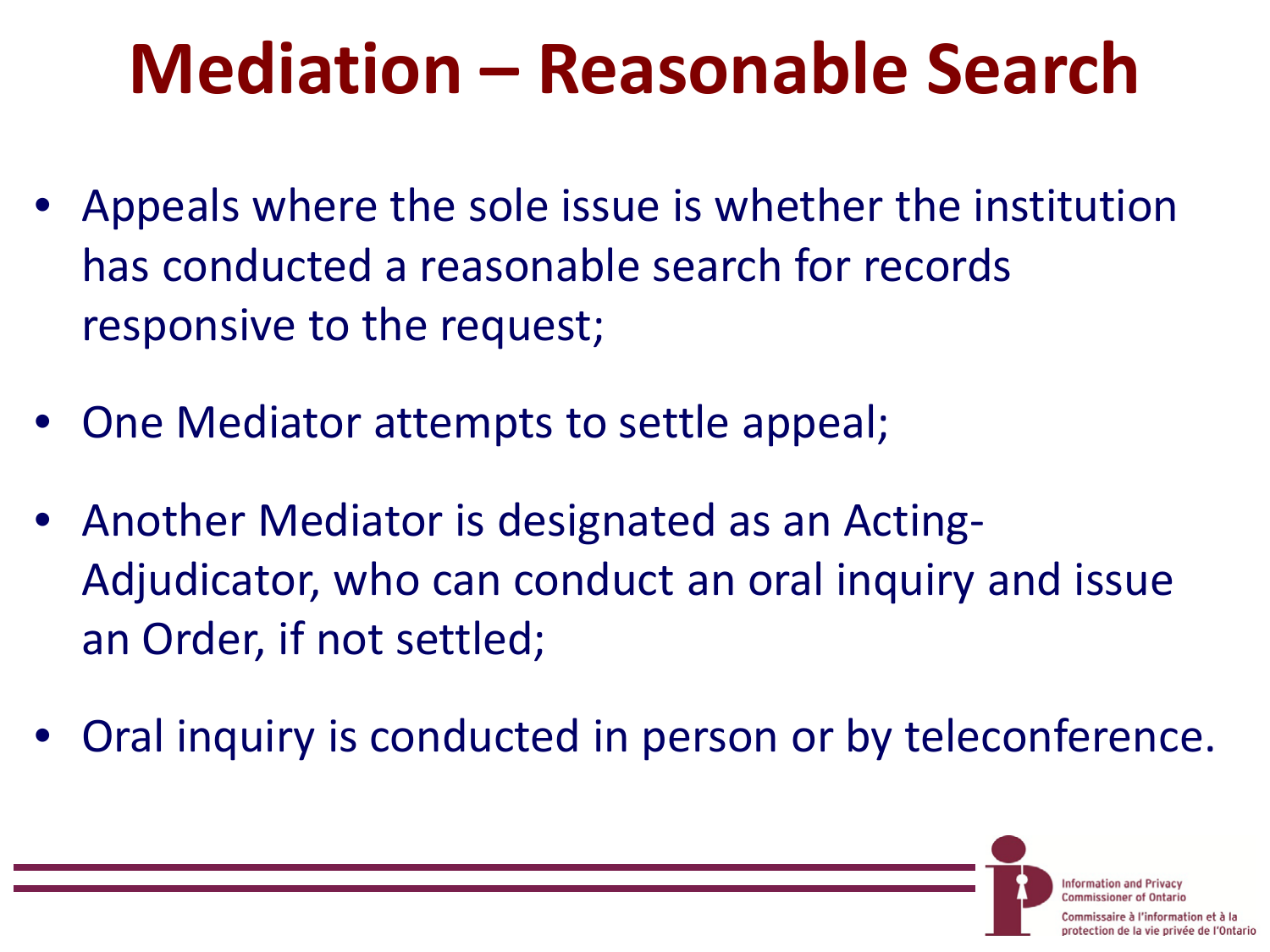### **Role of Mediator**

The goal of the Mediator is to assist the parties:

- To clearly understand the appeal process and the issues in dispute;
- To reach a voluntary, mutually acceptable resolution of some or all issues in dispute;
- To clarify the issues and reduce the number of records and exemptions at issue;
- Notify affected parties;
- Provide advisory opinions based on past orders;
- To explore interest-based and rights-based approaches

Information and

protection de la vie privée de l'Ontario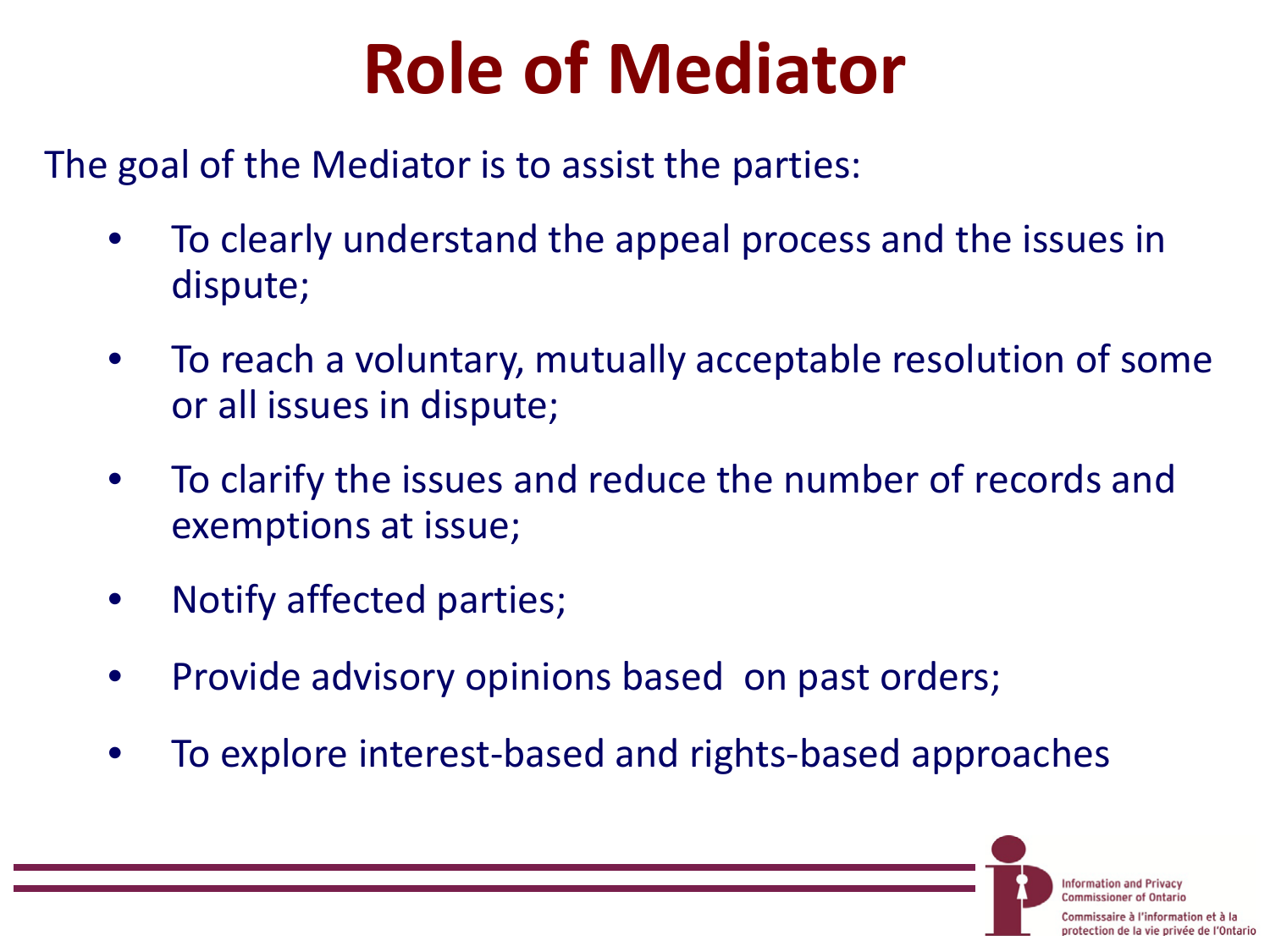#### **Methods of Mediation**

- Shuttle mediation by telephone;
- Conference calls;
- Face-to-Face mediation;
- We strongly encourage the last two methods due to the real benefits they present to parties (enhanced mediation).

Information and P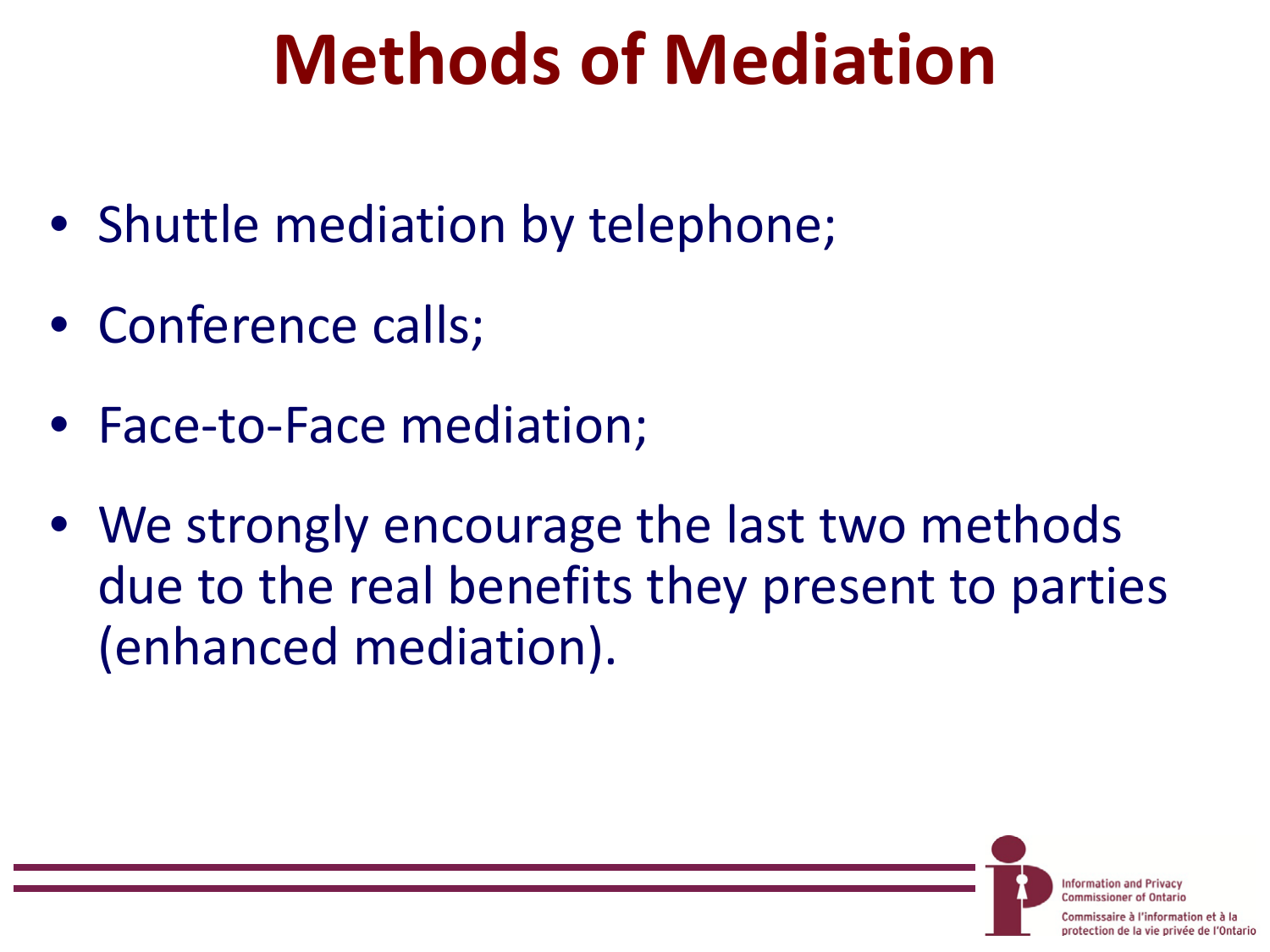#### **Revised Decisions**

- Institutions can disclose additional records and/or remove exemptions by issuing a revised decision at any stage of the appeal process.
- If a revised decision is issued during mediation, the appellant will review the revised decision along with the additional records and advise the Mediator whether or not he or she is satisfied.

**Information and Privacy** 

'information et à la tion de la vie privée de l'Ontario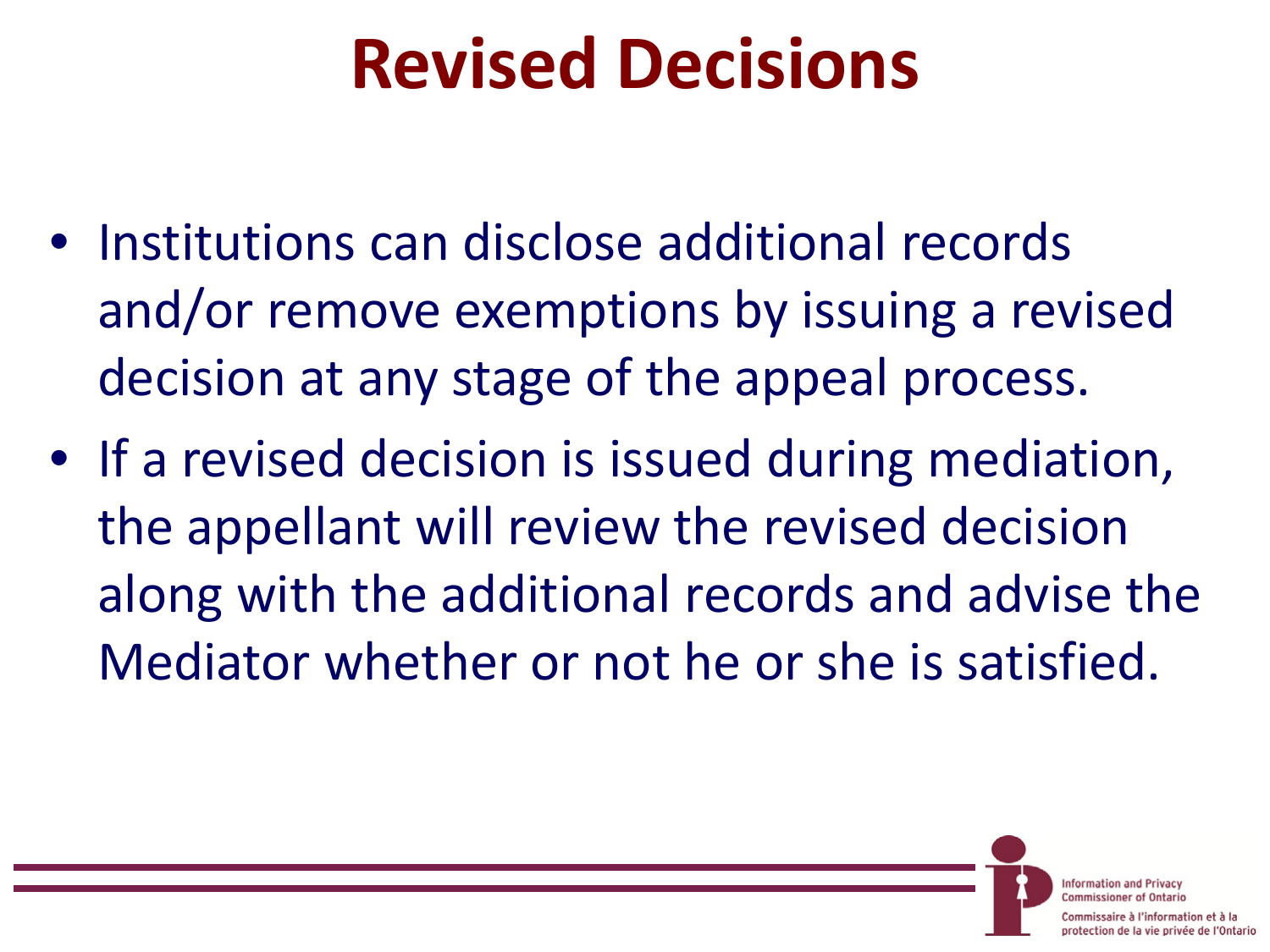#### **The Mediator's Report**

- MR is prepared at the end of the mediation;
- Sets out a description of the records, the issues and exemptions resolved and those remaining in dispute;
- Parties are given 10 days to review the Report for errors or omissions;
- The MR is provided to the parties and, if moving to adjudication, the Adjudicator.

**Information and Privacy**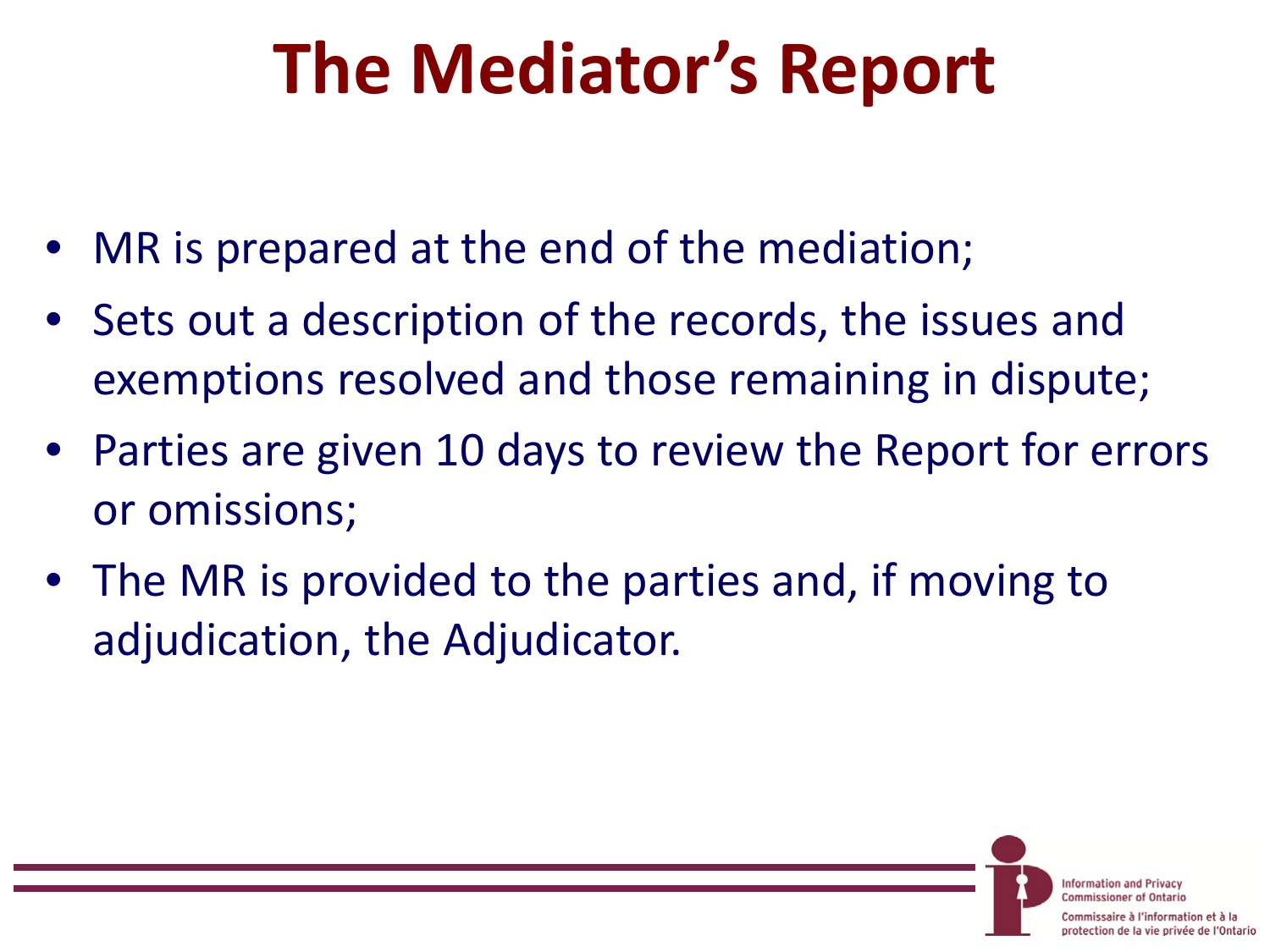### **Advantages of Mediation**

- The parties can explain their respective positions;
- Retain control over the outcome;
- Issues are clarified, options generated, common ground discovered and agreements negotiated;
- Quicker and less costly;
- Win-win settlement that might not be possible through Adjudication;
- Builds trust, understanding and communication between parties and thereby improves future interactions.

**Information and Privacy** 

l'information et à la protection de la vie privée de l'Ontario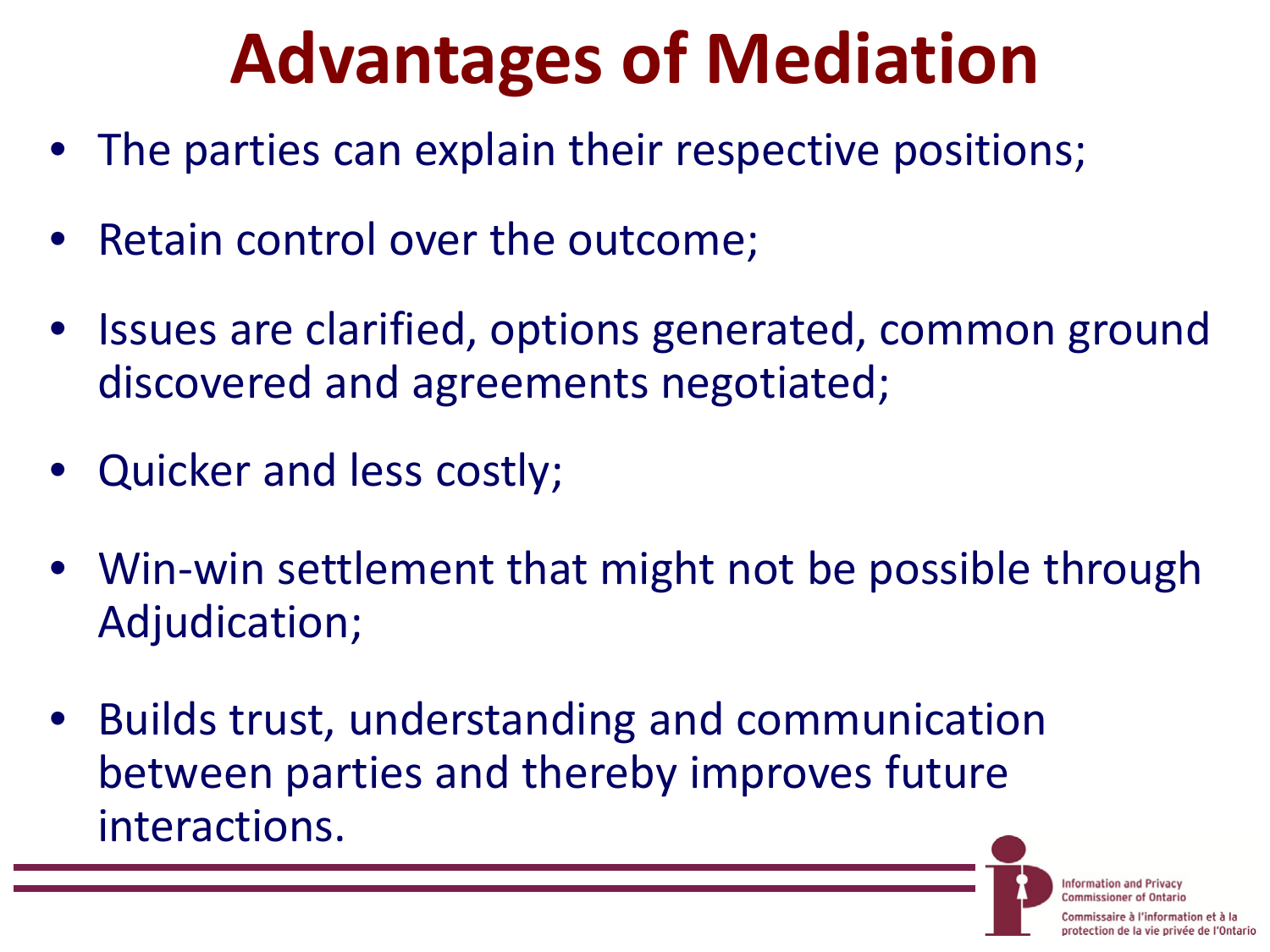# **Key Elements of a Successful Mediation**

- Prepare an Index of Records;
- Respond to the mediator in a timely fashion and provide realistic deadlines;
- Make an effort to understand the request, the appellant's real interests and the proposals;
- Provide background explanations  $-$  be prepared to discuss the general nature of the records and the reasons why they are being withheld;
- When participating in a teleconference, try to include the program area;
- Ensure that decision makers are available to make decisions at the appropriate time;
- Give due consideration to the mediator's advisory opinion.

Information and P Commissioner of Ontaria

l'information et à la protection de la vie privée de l'Ontario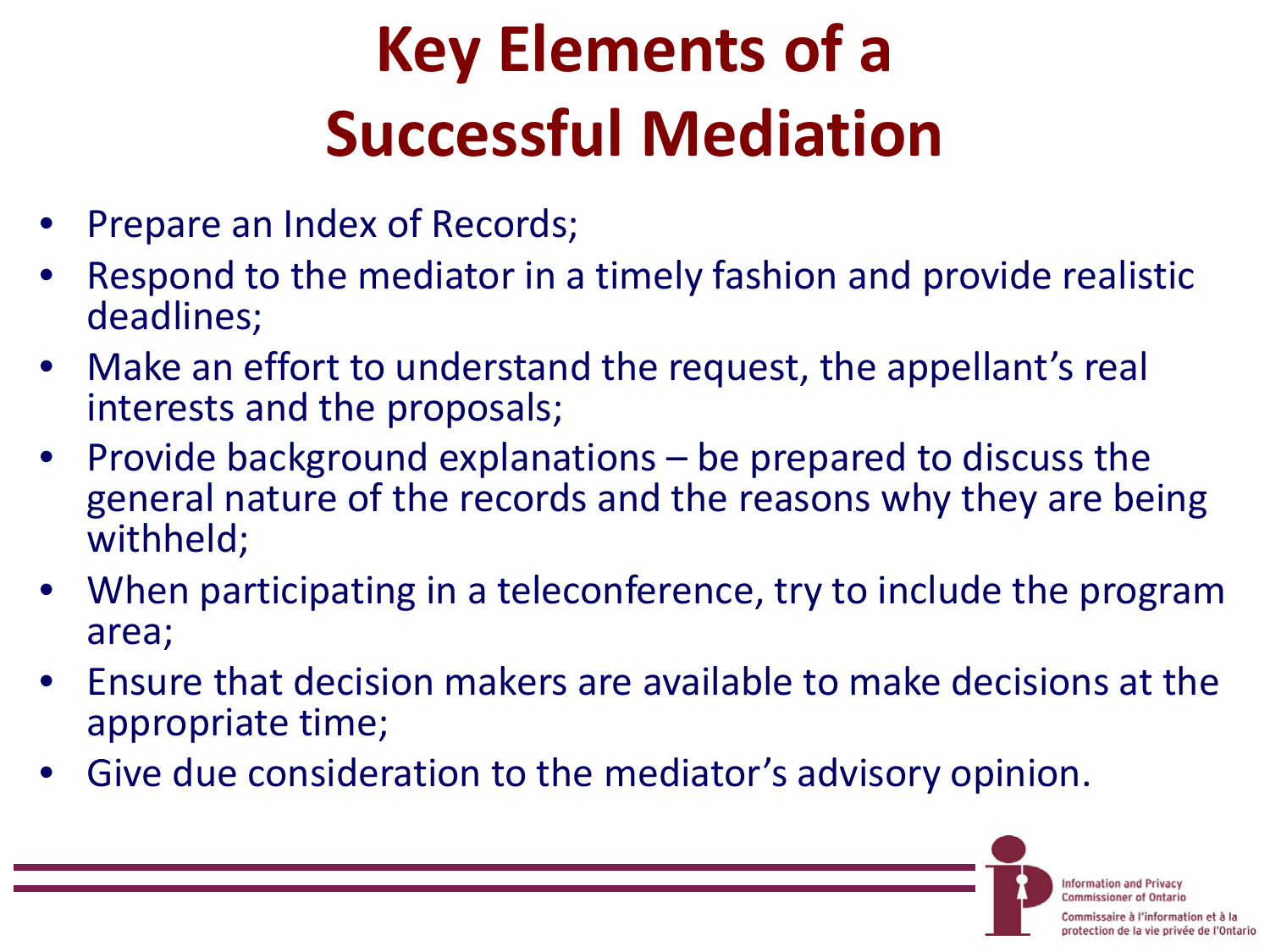### **Files Processed at Mediation in 2015**

- Fully Resolved: 638 (68.8%)
- Partly Resolved: 160 (17.2%)
- No Issues Resolved: 113 (12.1%)
- Withdrawn: 7 (0.8%)
- Abandoned: 10 (1.1%)
- **Total files processed: 928 (100%)**

**Information and Privacy Commissioner of Ontario** 

aire à l'information et à la protection de la vie privée de l'Ontario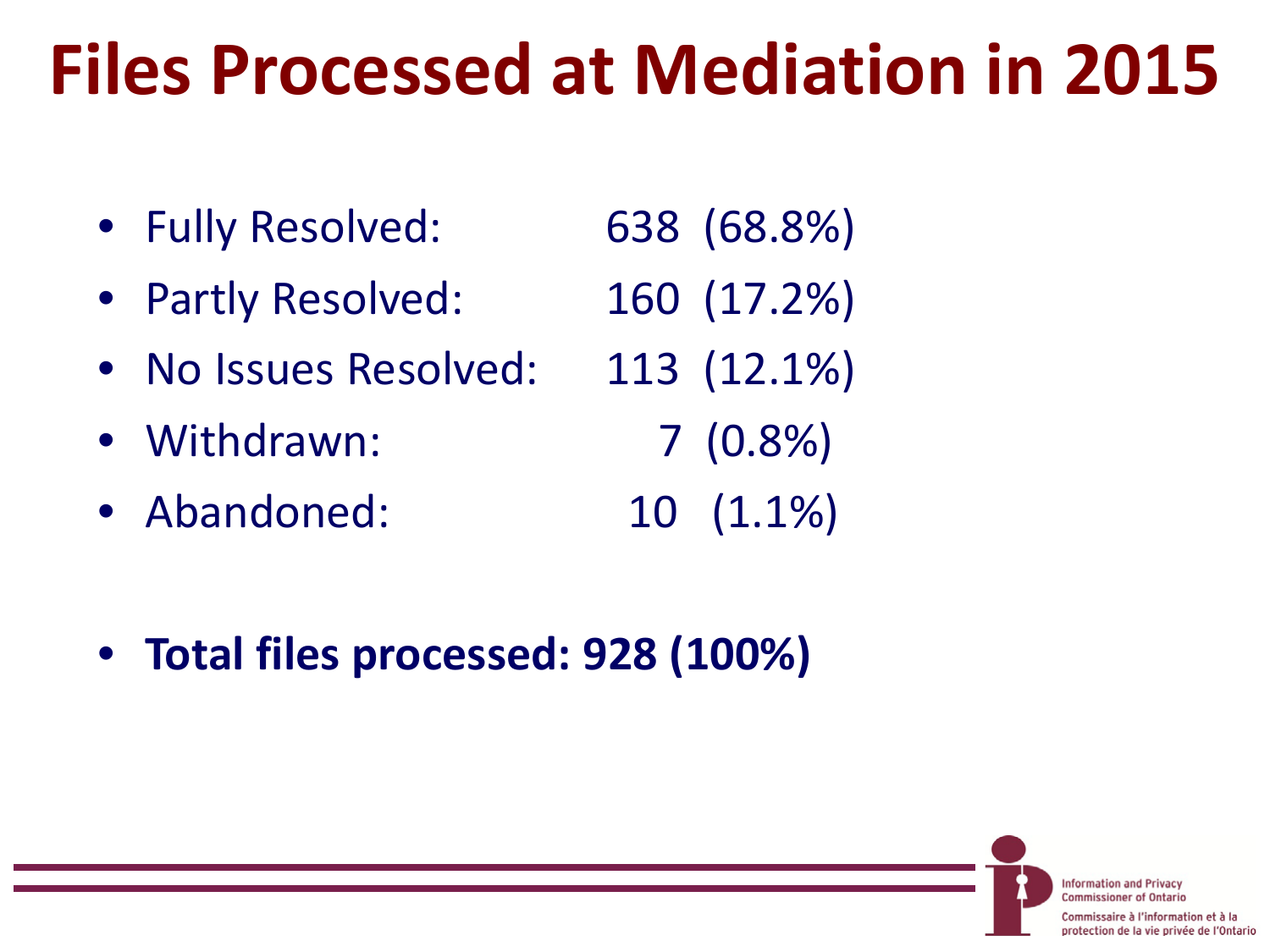# **Adjudication**

- Appeals may be streamed to the Adjudication stage either directly from Intake or from Mediation;
- At the Adjudication stage, an Adjudicator conducts an inquiry, either orally (by telephone or in person) or in writing, to dispose of the issues in the appeal.

**Information and Privacy** Commissionar of Ontario

e à l'information et à la ection de la vie privée de l'Ontario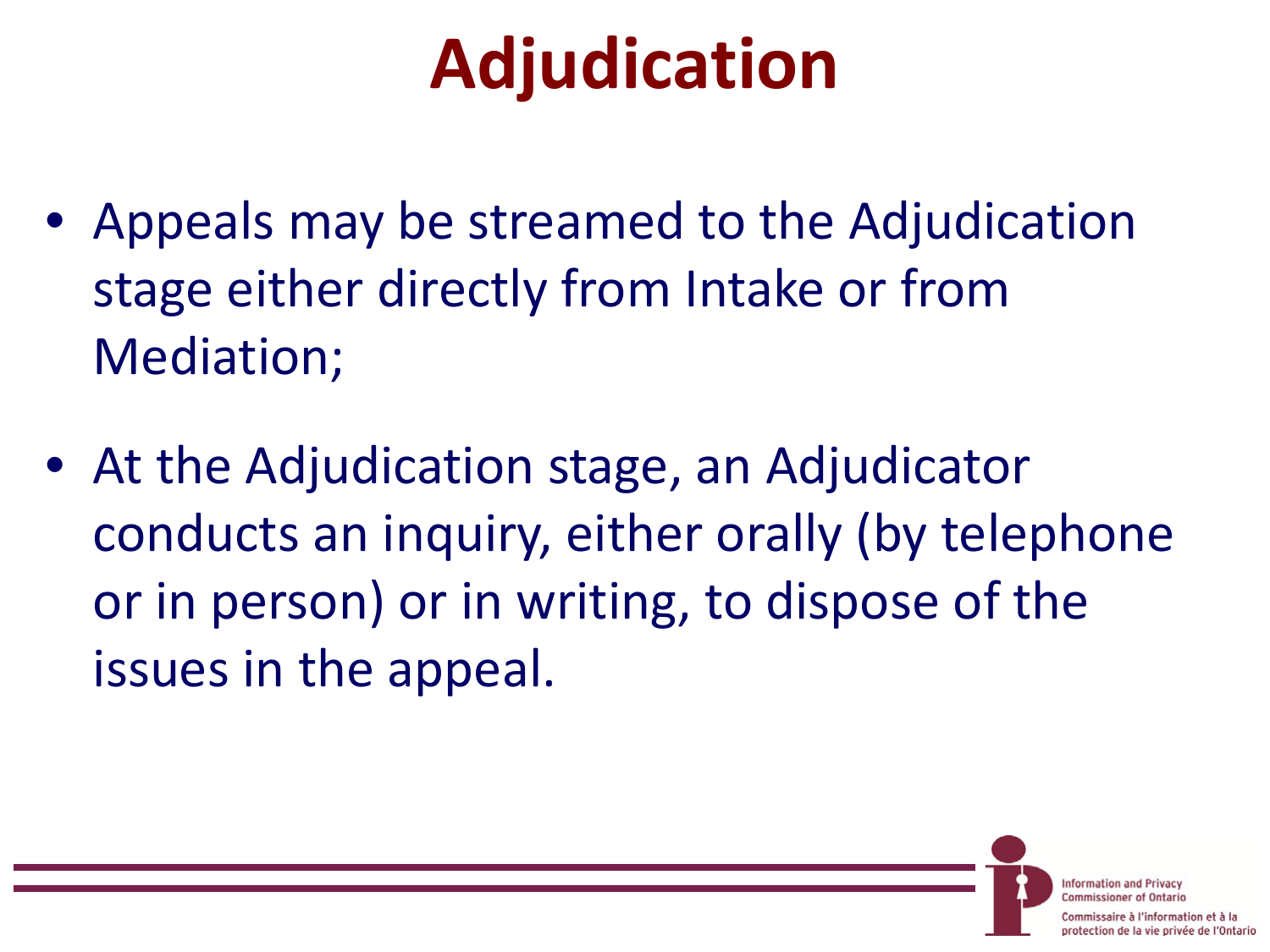# **Overview of Inquiry Process**

- Generally, an inquiry involves an Adjudicator soliciting written representations from the parties on the issues in the appeal, one party at a time;
- Representations from one party are shared with other parties to the appeal unless there is an *overriding confidentiality concern;* and
- Adjudicator issues a binding order disposing of the issues in the appeal.

Information and P

l'information et à la protection de la vie privée de l'Ontario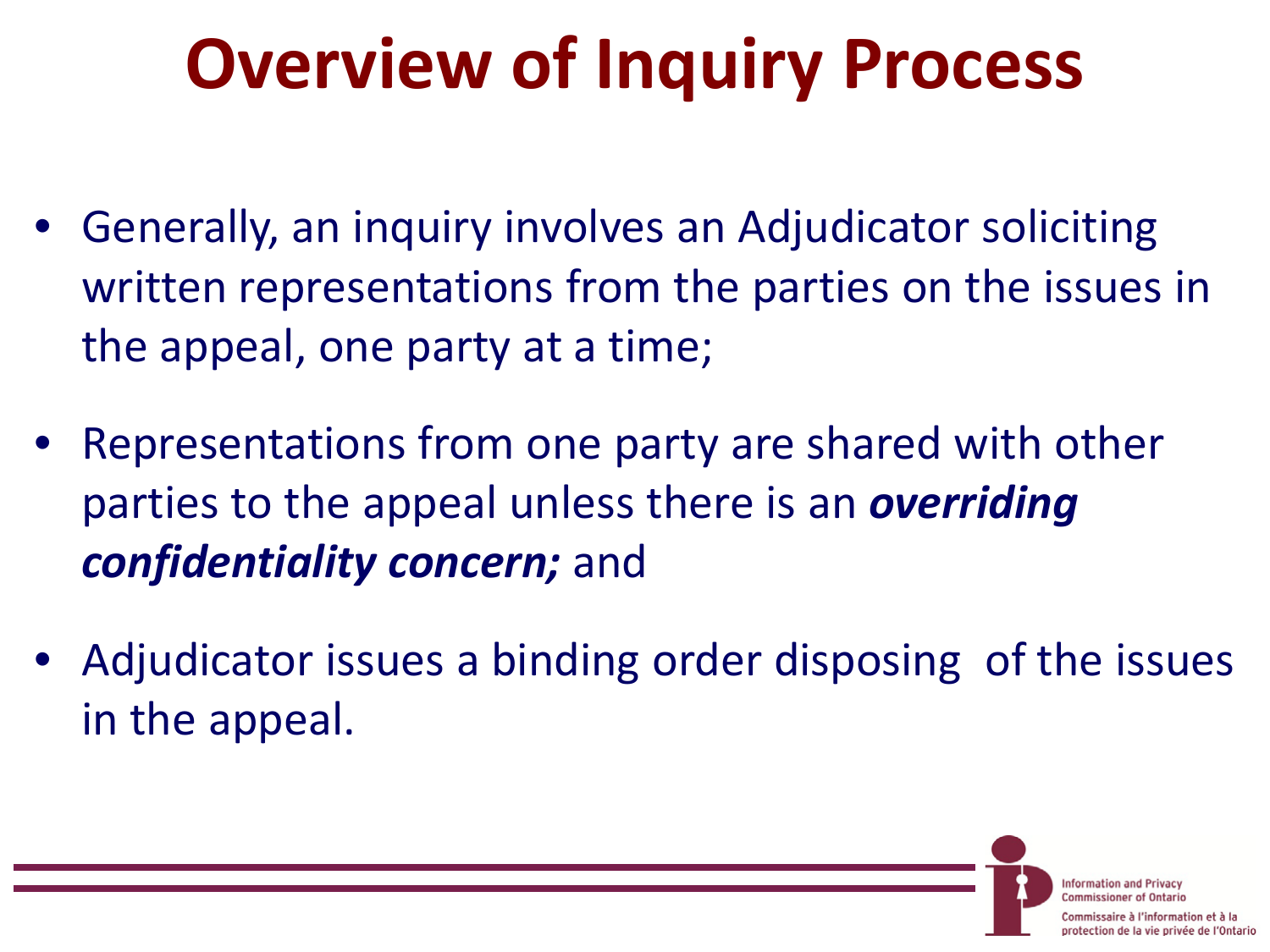# **Inquiry - Step 1**

- 1st party Notice of Inquiry (NOI) sets out the facts and issues in the appeal and seeks representations from the party who bears the onus of proof, usually the institution;
- 1st party has 3 weeks to make submissions;
- Adjudicator decides whether to invite representations from the second party or issue an order if first party has not met its onus.

**Information and Privacy** 

ı l'information et à la protection de la vie privée de l'Ontario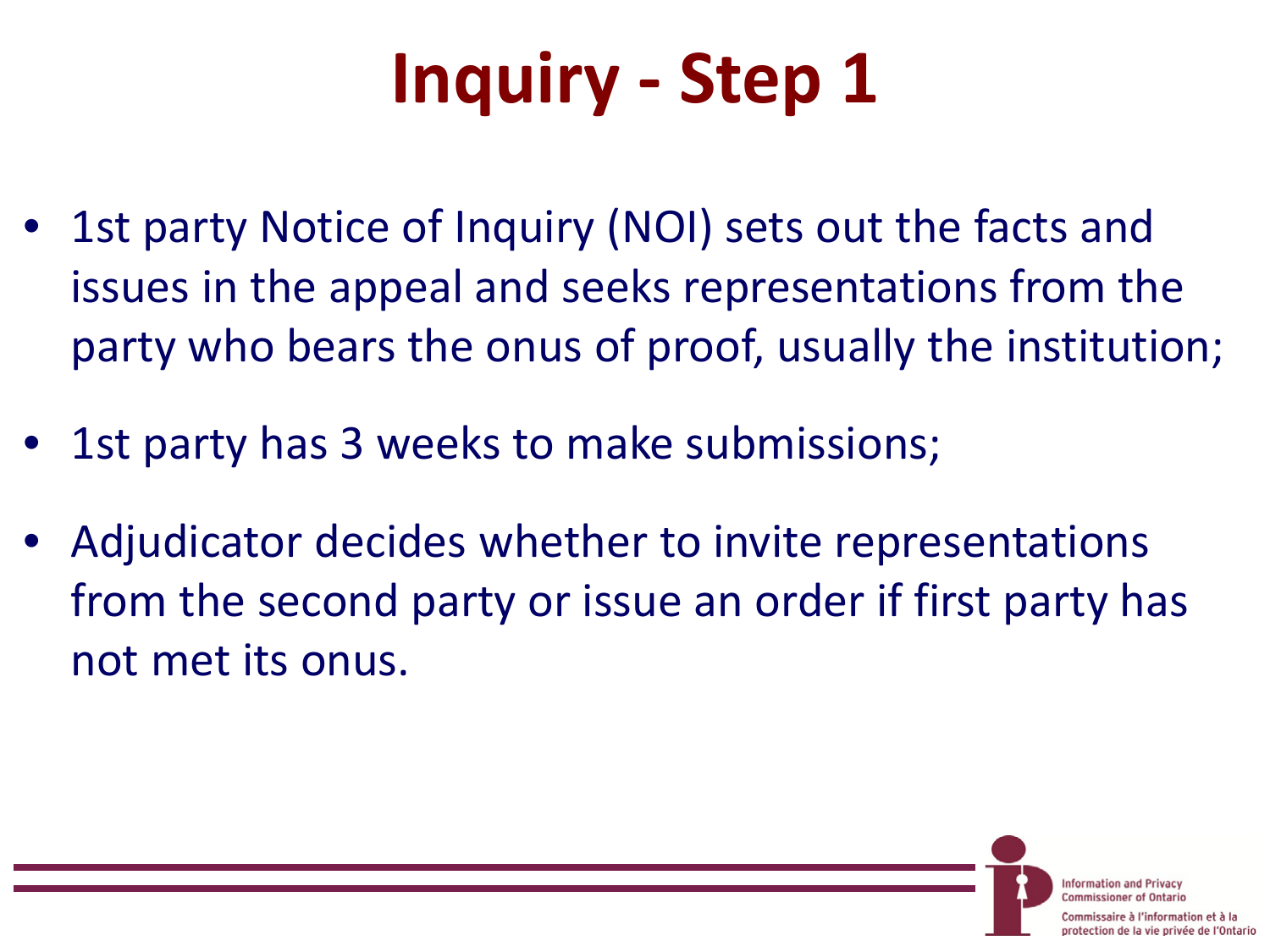# **Inquiry - Step 2**

- Second party (usually the appellant) is also invited to make representations in response to the same or a modified NOI, and is provided with a copy of first party's non-confidential representations;
- Second party has three weeks to submit representations, setting out their position on the issues identified in the NOI.

**Information and Privacy Commissioner of Ontario** 

saire à l'information et à la protection de la vie privée de l'Ontario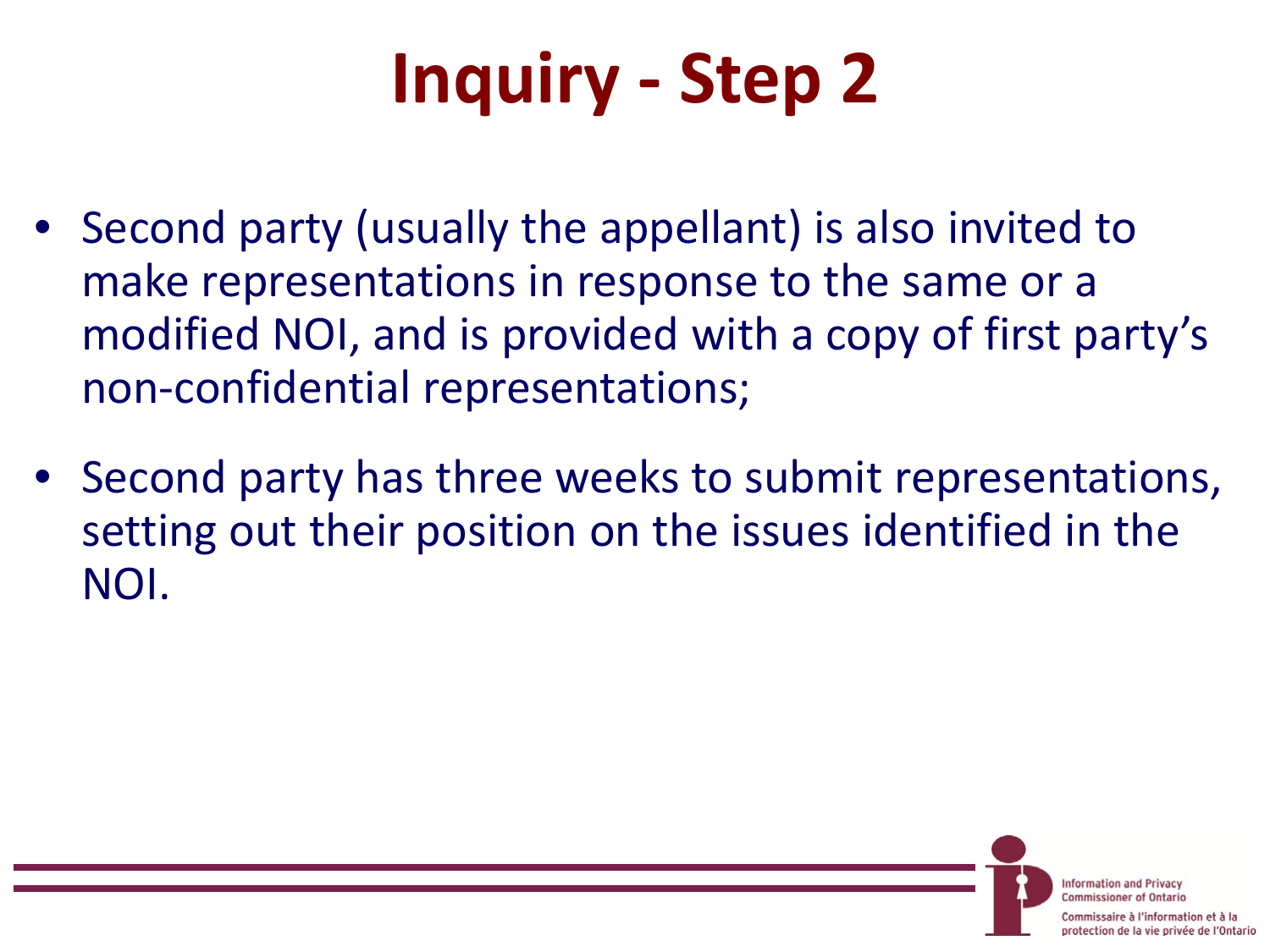# **Inquiry - Step 3**

- In some cases, the Adjudicator may send a further NOI to the first party, along with a copy of the second party's non-confidential representations, seeking their reply submissions;
- First party has 2 weeks to submit reply representations but may not raise any new issues in reply;
- Following this step, the Adjudicator ordinarily issues an order addressing the issues in the appeal.

**Information and Privacy** Commissionar of Ontario

re à l'information et à la protection de la vie privée de l'Ontario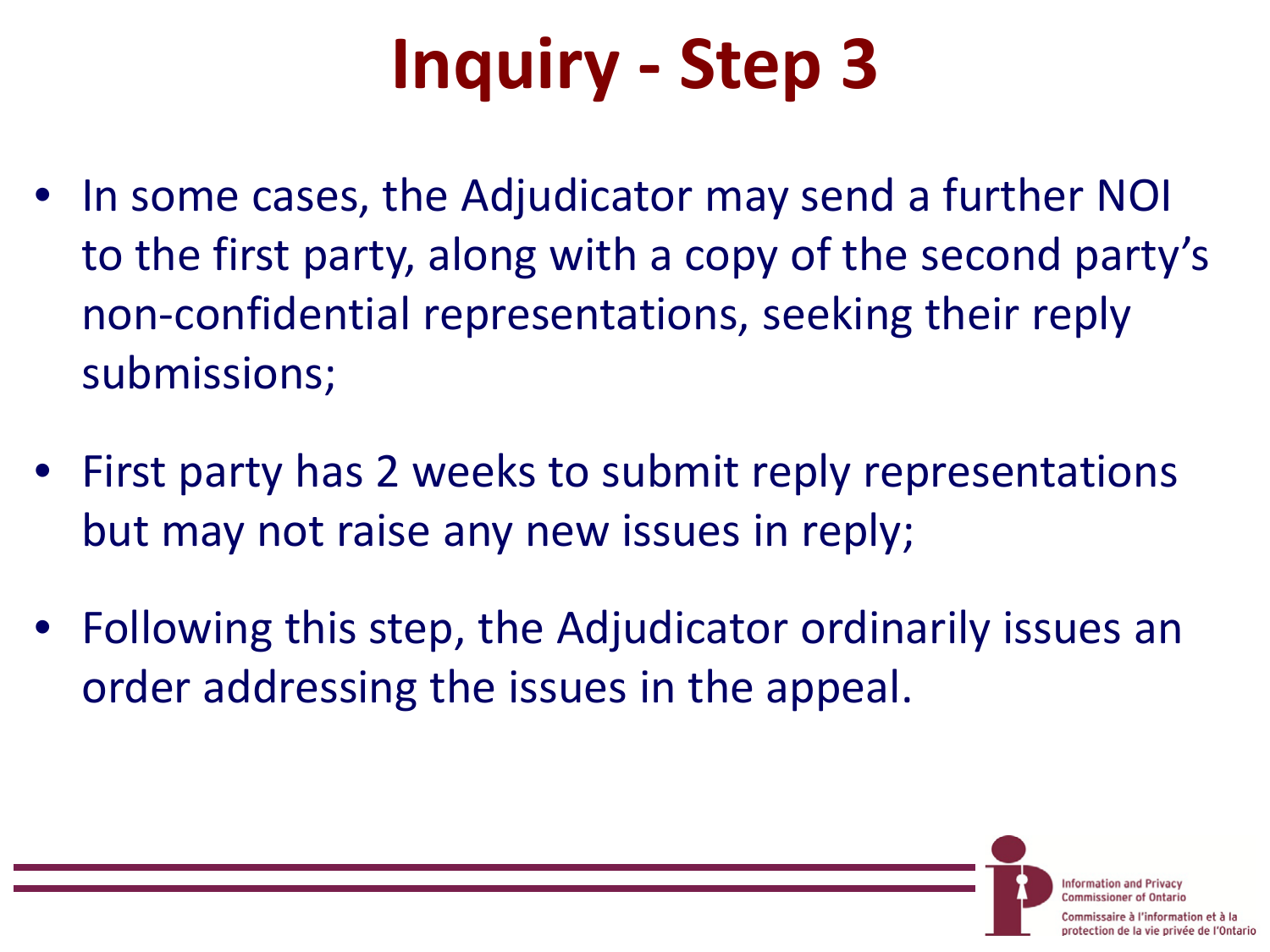# **Content of Representations**

- Effective representations:
	- Address all of the issues identified in the NOI thoroughly and completely;
	- Highlight the confidential portions which are to be severed from the version that is shared with the other party, providing reasons for each severance that connect to the confidentiality criteria in the Code;
	- Provide supporting affidavits sworn by knowledgeable individuals where necessary; and
	- Avoid actual names (use affected person, accused etc).

Information and P

protection de la vie privée de l'Ontario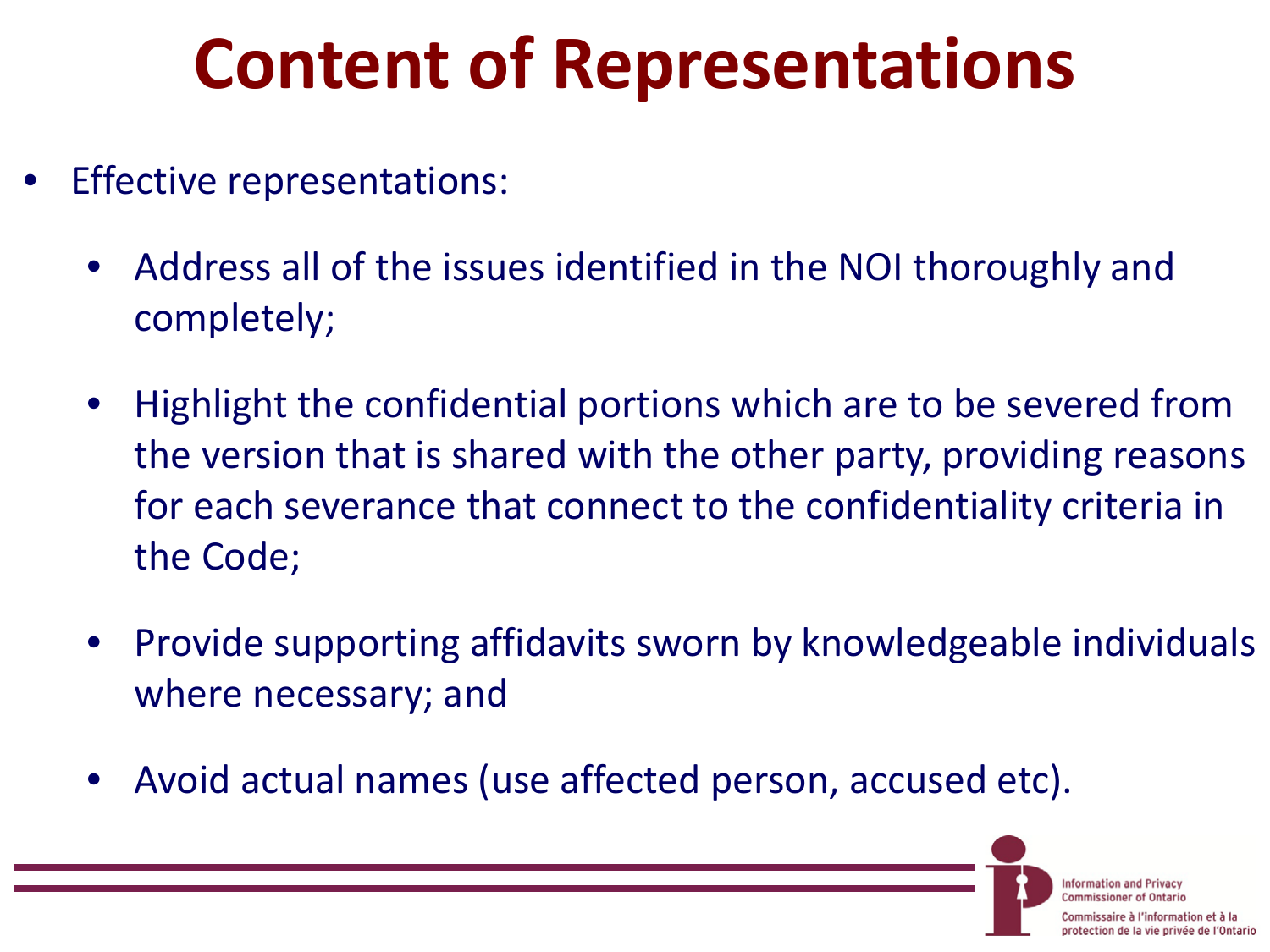# **Sharing of Representations**

- In their representations, parties are required to indicate clearly and in detail those portions of their submissions that they wish to have withheld from the other party;
- Adjudicator will review the content of each parties' representations and their submissions respecting sharing them with the other parties. Based on the confidentiality criteria in Practice Direction 7, the Adjudicator will decide which portions (if any) will be shared with the other party/parties.
- If Adjudicator does not accept the party's request for confidentiality, they will provide advance notice to that party of the decision to disclose some or all of the representations to the other party.

**Information and Privacy Commissioner of Ontario** 

re à l'information et à la protection de la vie privée de l'Ontario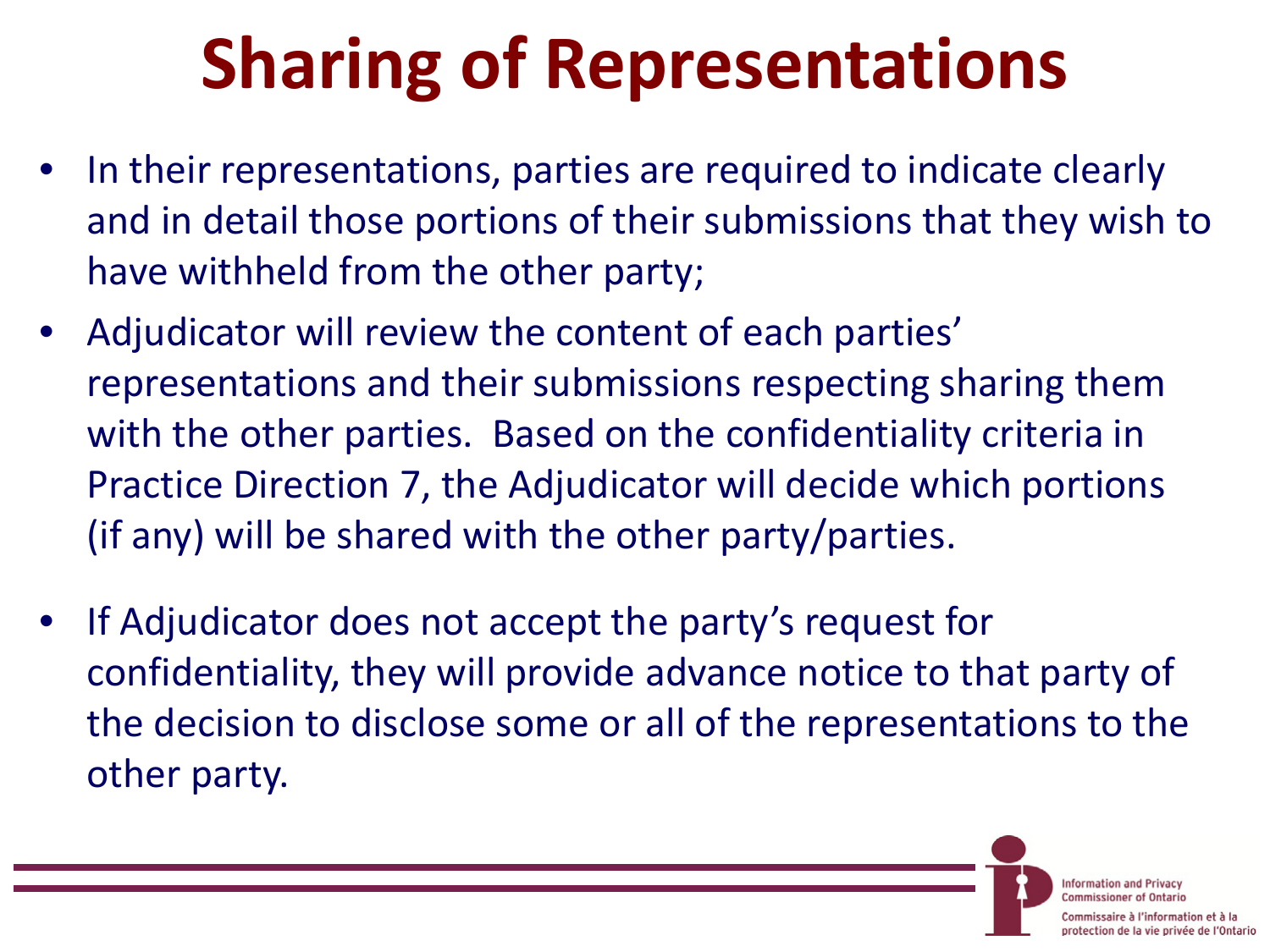# **Confidentiality Criteria**

- Adjudicator may withhold information contained in a party's representations where:
	- Disclosure would reveal substance of a record claimed exempt – e.g., quotation from record at issue;
	- The information would be exempt under *Acts* e.g., personal information;
	- The information is otherwise confidential e.g., the four criteria for confidential communication described in *Wigmore* (see ss. 5 and 6 of Practice Direction 7).

Information and Pr

protection de la vie privée de l'Ontario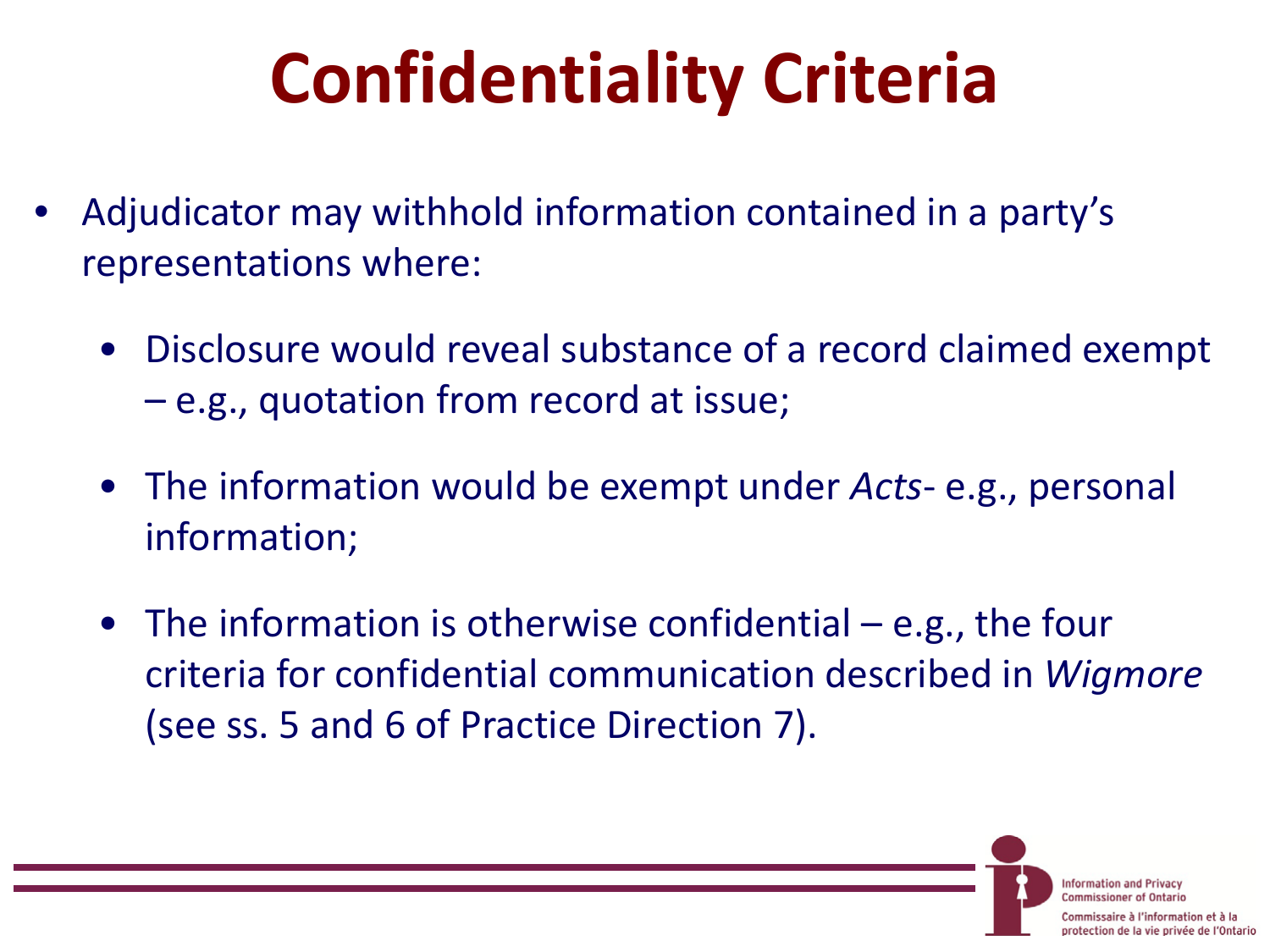## **Reconsideration of a Decision**

- Section 18 of the IPC Code of Procedure sets out the criteria for reconsideration of an order or other IPC decision. The party seeking reconsideration must establish:
	- A fundamental defect in the adjudication process;
	- Some other jurisdictional defect in the decision; or
	- A clerical error, accidental error or omission or other similar error in the decision;
- The IPC will not reconsider simply on the basis of new evidence being provided.

Information and

ection de la vie privée de l'Ontario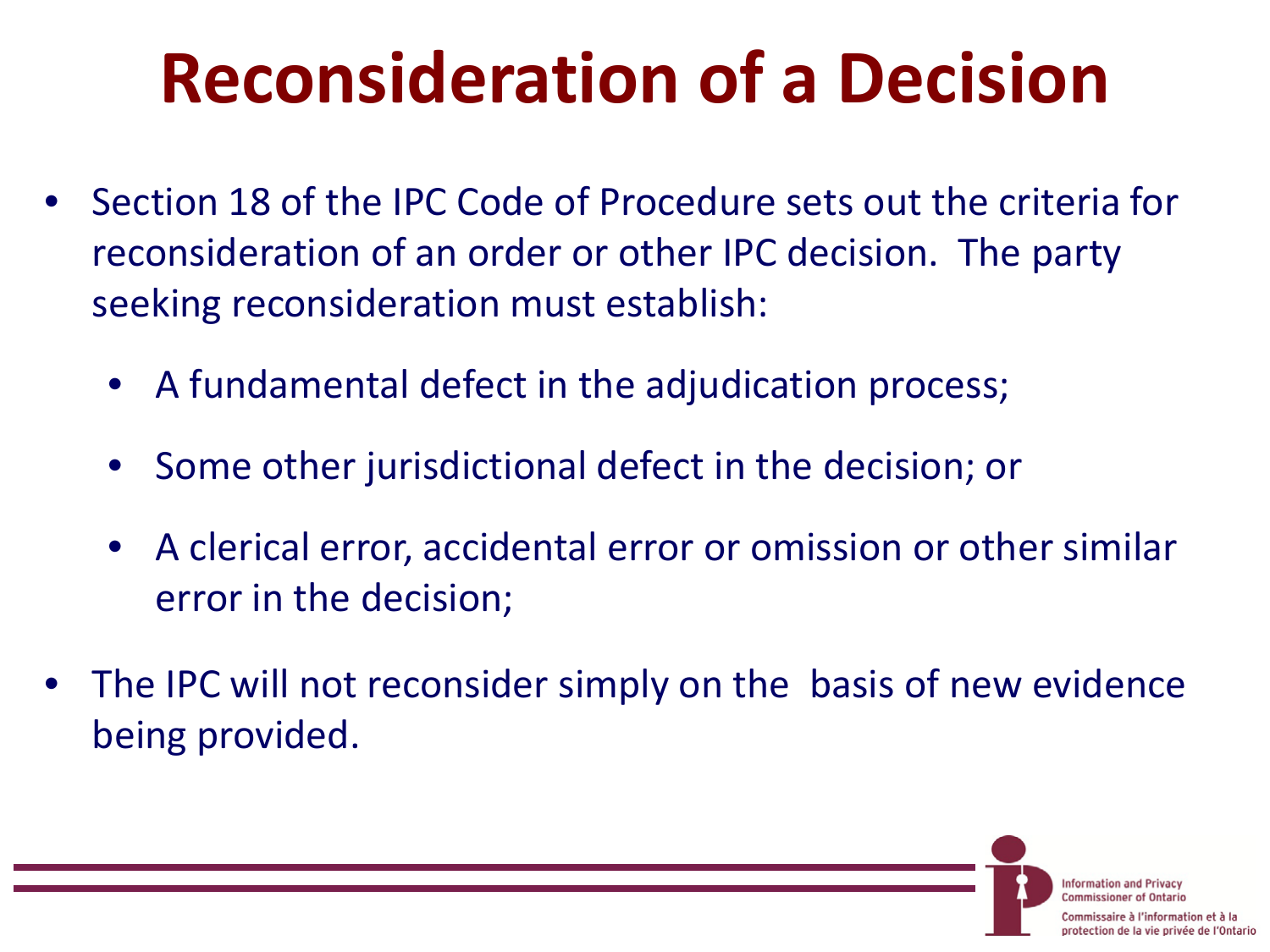#### **IPC Resources**

- Code of Procedure
- IPC Web site: www.ipc.on.ca

**Information and Privacy Commissioner of Ontario** 

saire à l'information et à la protection de la vie privée de l'Ontario